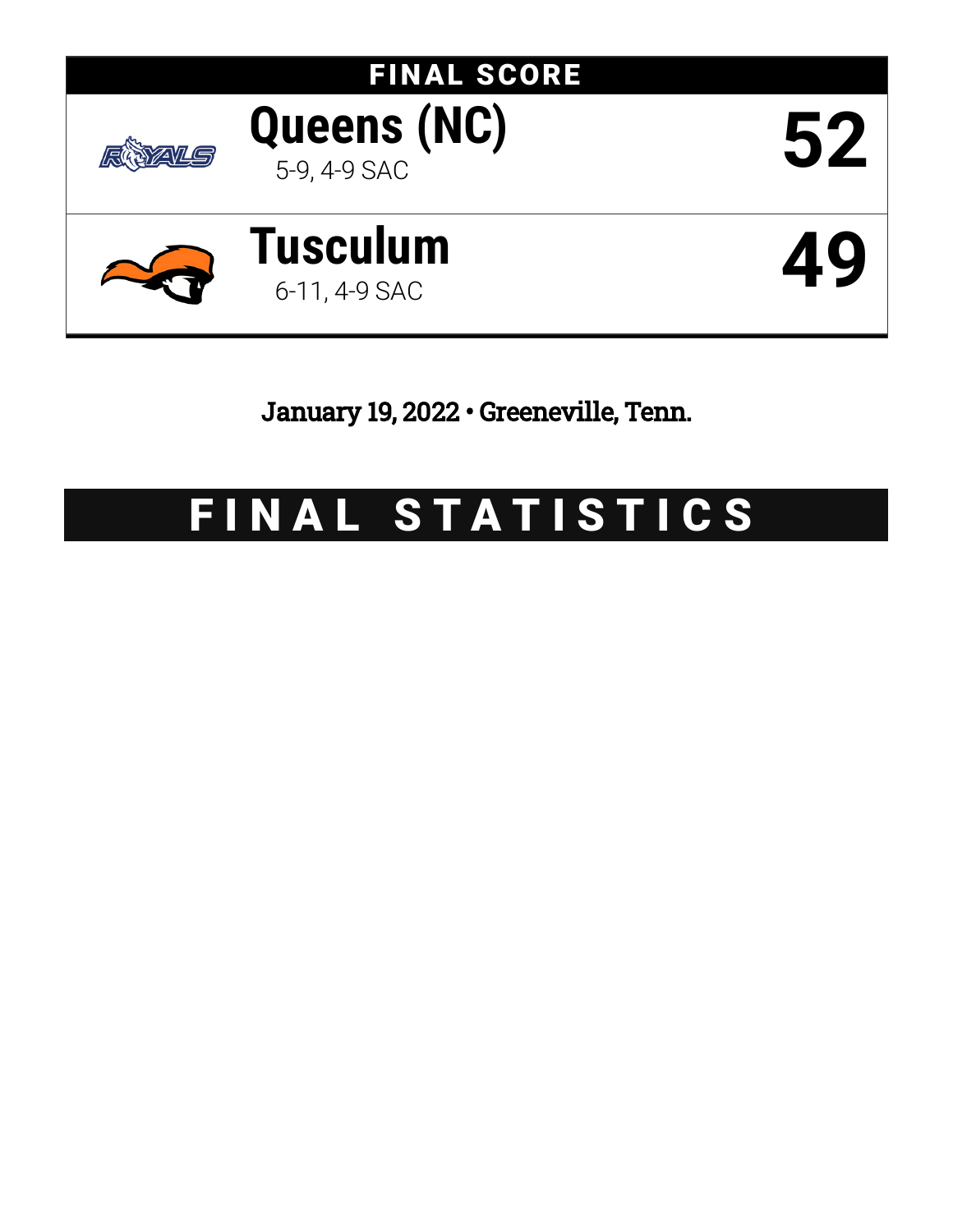# **Official Box Score Queens (NC) vs Tusculum Game Totals -- Final Statistics January 19, 2022 at Greeneville, Tenn.**



|     | Queens (NC) 52         |   | Record: 5-9, 4-9 SAC |          |          |          |                |          |              |                |              |    |              |              |                |                |
|-----|------------------------|---|----------------------|----------|----------|----------|----------------|----------|--------------|----------------|--------------|----|--------------|--------------|----------------|----------------|
| No. | Plaver                 | S | Pts                  | FG.      | 3FG      | FT       | 0 <sub>R</sub> | DR.      | TR           | PF             | A            | TO | <b>BIK</b>   | Stl          | Min            | $+/-$          |
| 01  | <b>STEVENS, TAYLOR</b> | g | 11                   | $3 - 8$  | $0 - 1$  | $5 - 14$ | 0              | 5        | 5            | 4              | 4            | 3  | 0            | 4            | 37             | 6              |
| 02  | HAMZE, KRISTY          | g | 8                    | $3 - 10$ | $1 - 3$  | $1 - 1$  | $\Omega$       | 2        | 2            | 3              | 0            | 2  | $\mathbf{0}$ | 0            | 24             | 8              |
| 21  | LEFEVERS, FINLEY       |   | 11                   | $4 - 10$ | $1 - 3$  | $2 - 2$  | $\overline{2}$ | 9        | 11           |                | 0            | 2  |              | 0            | 38             | 1              |
| 23  | HALL, KALAYA           | g | 18                   | $8 - 16$ | $1 - 3$  | $1 - 2$  | $\Omega$       | 4        | 4            | 4              | 2            | 5  |              | 1.           | 33             | $\overline{7}$ |
| 33  | <b>GARRISON, MALEA</b> |   | 4                    | $2 - 2$  | $0 - 0$  | $0 - 1$  | 2              | 5        |              | 2              |              | 4  |              | 4            | 32             | 11             |
| 03  | <b>MCMILLIAN, TIA</b>  |   | 0                    | $0 - 1$  | $0 - 1$  | $0 - 0$  | $\Omega$       | $\Omega$ | $\Omega$     | 0              | $\mathbf{0}$ | 0  | $\mathbf{0}$ | $\mathbf{0}$ | $\overline{4}$ | $-2$           |
| 04  | DRAYTON, DIVINE        |   | 0                    | $0 - 0$  | $0 - 0$  | $0 - 0$  | $\Omega$       | $\Omega$ | $\Omega$     | $\Omega$       | $\Omega$     | 0  | $\Omega$     | 0            | 7              | -6             |
| 12  | <b>FULLER, KENNEDY</b> |   | 0                    | $0 - 0$  | $0 - 0$  | $0 - 0$  | 0              | $\Omega$ | $\mathbf{0}$ | $\overline{2}$ | $\mathbf{0}$ | 2  | $\mathbf{0}$ | $\mathbf{0}$ | 9              | $-1$           |
| 14  | SINK, MIKAYLA          |   | 0                    | $0 - 2$  | $0 - 2$  | $0 - 0$  | 1              | 0        | 1            | 0              | 0            | 0  | 0            | 0            | 6              | -3             |
| 22  | <b>WILKS, JORI</b>     |   | 0                    | $0 - 0$  | $0 - 0$  | $0 - 0$  | 0              |          |              | 0              | 1            | 0  | $\Omega$     | $\Omega$     | 10             | -6             |
|     | <b>TEAM</b>            |   |                      |          |          |          | 1              | 4        | 5            | $\Omega$       |              | 0  |              |              |                |                |
|     | <b>TOTALS</b>          |   |                      | 52 20-49 | $3 - 13$ | $9 - 20$ | 6              | 30       | 36           | 16             | 8            | 18 | 3            | 9            | <b>200</b>     |                |

| <b>Shooting By Period</b> |           |       |          |       |          |       |
|---------------------------|-----------|-------|----------|-------|----------|-------|
| Period                    | FG        | FG%   | 3FG      | 3FG%  | FT       | FT%   |
| 1st Qtr                   | 7-16      | 44%   | $2 - 4$  | 50%   | $1 - 2$  | 50%   |
| 2nd Qtr                   | $3 - 10$  | 30%   | $1 - 4$  | 25%   | $3 - 8$  | 38%   |
| 3rd Qtr                   | $5 - 10$  | 50%   | $0 - 3$  | 00%   | $2 - 3$  | 67%   |
| 4th Qtr                   | $5 - 13$  | 38%   | $0 - 2$  | 00%   | $3 - 7$  | 43%   |
| 1st Half                  | $10 - 26$ | 38%   | $3 - 8$  | 38%   | $4 - 10$ | 40%   |
| 2nd Half                  | $10 - 23$ | 43%   | $0 - 5$  | 00%   | $5 - 10$ | 50%   |
| Game                      | $20 - 49$ | 40.8% | $3 - 13$ | 23.1% | $9 - 20$ | 45.0% |

*Deadball Rebounds:* 5,0 *Last FG:* 4th-00:28 *Largest lead:* By 7 at 1st-05:36 *Technical Fouls:* None.

*Deadball Rebounds:* 2,0

*Largest lead:* By 9 at 3rd-00:34 *Technical Fouls:* None.

*Last FG:* -

|     | Tusculum 49              |   |                       | Record: 6-11, 4-9 SAC |          |          |          |          |          |          |               |          |             |               |              |              |
|-----|--------------------------|---|-----------------------|-----------------------|----------|----------|----------|----------|----------|----------|---------------|----------|-------------|---------------|--------------|--------------|
| No. | Plaver                   | S | Pts                   | FG.                   | 3FG      | FT       | 0R       | DR.      | TR       | PF       | A             | TO       | <b>B</b> lk | Stl           | Min          | $+/-$        |
| 02  | ARNWINE, JALIA           | g |                       | $4 - 16$              | $3 - 8$  | $0 - 0$  | 3        | 2        | 5        | 3        | 0             | 2        | 0           |               | 37           | -3           |
| 10  | ROGERS, JORDAN           | g |                       | $3-6$                 | $1 - 3$  | $0 - 0$  | 1.       | 4        | 5        | 4        | 4             | 3        | 0           | $\mathcal{P}$ | 27           | $-7$         |
| 20  | DIXON, BRIANNA           |   | 12 <sup>12</sup>      | $3 - 14$              | $1 - 3$  | $5-6$    | 5        | 8        | 13       | 4        | 6             | 4        |             |               | 40           | -3           |
| 21  | HENRY, SOPHIE            | g | $\mathbf{2}^{\prime}$ | $1 - 3$               | $0 - 1$  | $0 - 2$  | 3        | 2        | 5        | 3        | 2             | 4        | 0           | 3             | 35           | $-6$         |
| 23  | <b>BELTON, MYA</b>       |   | 9                     | $4 - 17$              | $1 - 5$  | $0 - 1$  | 5        | 9        | 14       | 3        | $\mathcal{P}$ | 5        | 0           | 1             | 31           | $-1$         |
| 00  | <b>WALKER, ALYSSA</b>    |   | 0                     | $0 - 2$               | $0 - 0$  | $0 - 0$  | 1.       | $\Omega$ | 1        | $\Omega$ | $\Omega$      | 0        | 0           | 0             | 7            | $\mathbf{0}$ |
| 04  | KALLENBERG, JENNA        |   | 2                     | $1 - 5$               | $0 - 2$  | $0 - 0$  | $\Omega$ | $\Omega$ | $\Omega$ | 1        | 0             | 0        | 0           |               | 14           | $-3$         |
| 05  | PATTY, LEXI              |   | $\mathcal{P}$         | $0 - 0$               | $0 - 0$  | $2 - 2$  | $\Omega$ | 2        | 2        |          | $\Omega$      | $\Omega$ | 0           | $\Omega$      | 5            | 4            |
| 25  | EUBANKS, MYAJAE          |   | 4                     | $2 - 3$               | $0 - 0$  | $0 - 0$  |          | 0        | 1        | 1        | $\Omega$      | 0        | 0           | $\Omega$      | 4            | 2            |
| 33  | <b>WARRINGTON, CHLOE</b> |   | 0                     | $0 - 0$               | $0 - 0$  | $0 - 0$  | $\Omega$ | $\Omega$ | $\Omega$ | $\Omega$ | $\Omega$      | $\Omega$ | $\Omega$    | $\mathbf{0}$  | $\mathbf{0}$ | $\mathbf 0$  |
|     | <b>TEAM</b>              |   |                       |                       |          |          |          | 2        | 3        | 0        |               |          |             |               |              |              |
|     | <b>TOTALS</b>            |   | 49                    | 18-66                 | $6 - 22$ | $7 - 11$ | 20       | 29       | 49       | 20       | 14            | 19       | 1           | 9             | 200          |              |

| <b>Shooting By Period</b> |           |       |          |       |         |       |
|---------------------------|-----------|-------|----------|-------|---------|-------|
| Period                    | FG        | FG%   | 3FG      | 3FG%  | FT      | FT%   |
| 1st Qtr                   | $5 - 18$  | 28%   | $3 - 10$ | 30%   | $0 - 0$ | 0%    |
| 2nd Qtr                   | $6 - 12$  | 50%   | $2 - 3$  | 67%   | $2 - 5$ | 40%   |
| 3rd Qtr                   | 7-22      | 32%   | $1 - 5$  | 20%   | $2 - 2$ | 100%  |
| 4th Qtr                   | $0 - 14$  | 00%   | $0 - 4$  | 00%   | $3 - 4$ | 75%   |
| 1st Half                  | $11 - 30$ | 37%   | $5 - 13$ | 38%   | $2 - 5$ | 40%   |
| 2nd Half                  | 7-36      | 19%   | 1-9      | 11%   | $5-6$   | 83%   |
| Game                      | 18-66     | 27.3% | $6 - 22$ | 27.3% | 7-11    | 63.6% |

| -------                                           |                                                                   |     |     |     |     |            |                   |               |    |
|---------------------------------------------------|-------------------------------------------------------------------|-----|-----|-----|-----|------------|-------------------|---------------|----|
| Game Notes:                                       | <b>Score</b>                                                      | 1st | 2nd | 3rd | 4th | <b>TOT</b> | <b>Points</b>     | <b>QUEENS</b> | TU |
| Officials: Kyle Adams (R), Danny Moore (U1), Ryan | <b>QUEENS</b>                                                     |     |     |     |     | 52         | In the Paint      | 26            | 16 |
| Freeman (U2)<br>Attendance: 365                   |                                                                   | 13  | 16  |     |     | 49         | Off Turns         |               | 22 |
|                                                   |                                                                   |     |     |     |     |            | 2nd Chance        |               | 6  |
| Start Time: 5:30<br>Conference Game:              | QUEENS led for 14:29. TU led for 21:31.<br>Game was tied for 4:00 |     |     |     |     |            | <b>Fast Break</b> |               | 12 |
|                                                   |                                                                   |     |     |     |     |            |                   |               |    |

**QUEENS led for 14:29. TU led for 21:31. Game was tied for 4:00.** Times tied: **5** Lead Changes: **4**

| Points       | <b>QUEENS</b>  | ΤU             |
|--------------|----------------|----------------|
| In the Paint | 26             | 16             |
| Off Turns    | 11             | 22             |
| 2nd Chance   | 2              | 6              |
| Fast Break   | 8              | 12             |
| Bench        | U              | 8              |
| Per Poss     | 0.693<br>27/75 | 0.645<br>22/76 |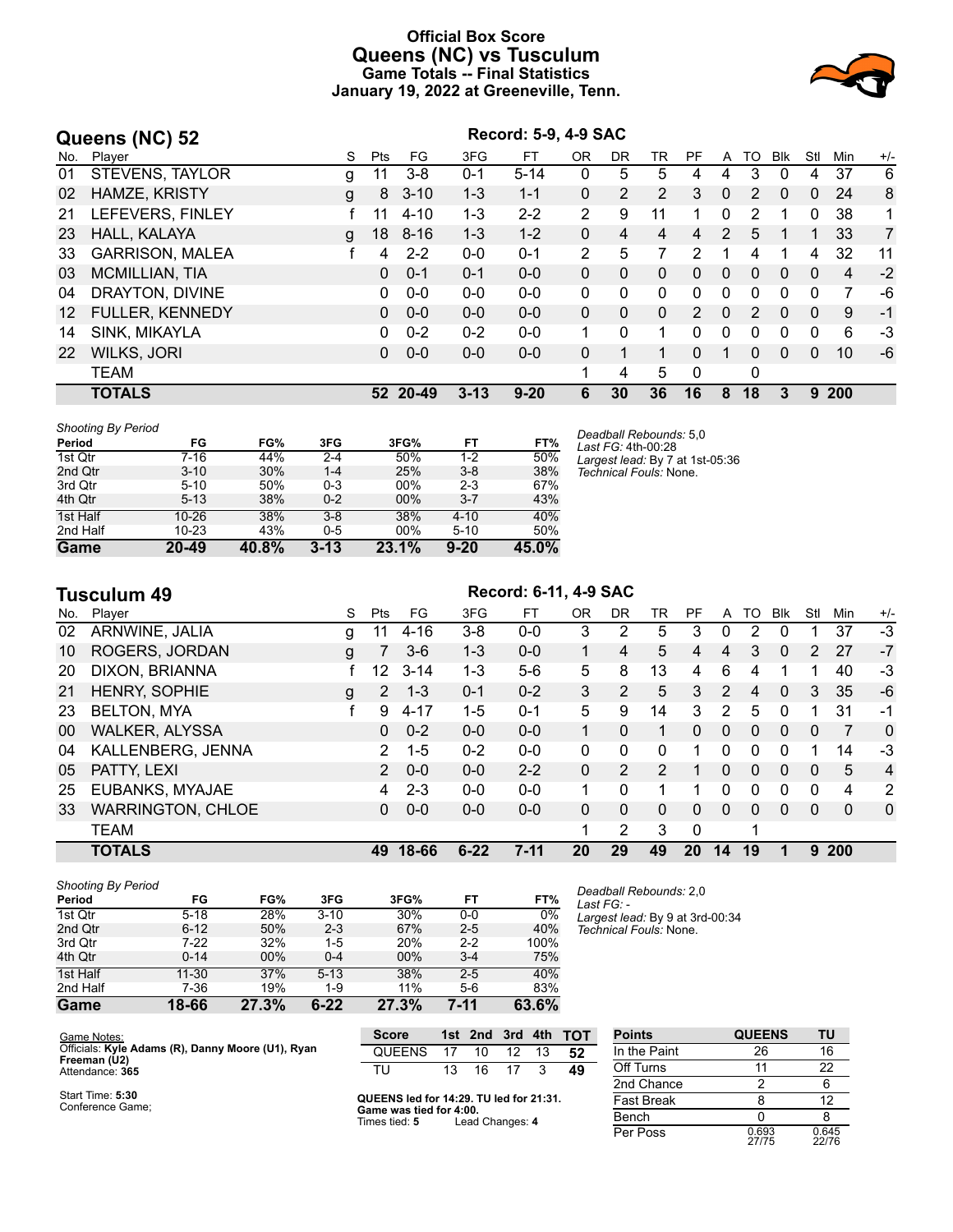# **Official Box Score Queens (NC) vs Tusculum First Half Statistics Only January 19, 2022 at Greeneville, Tenn.**



|     | Queens (NC) 27         |   |            | Record: 5-9, 4-9 SAC |         |           |              |              |           |                |          |              |                |              |     |                |
|-----|------------------------|---|------------|----------------------|---------|-----------|--------------|--------------|-----------|----------------|----------|--------------|----------------|--------------|-----|----------------|
| No. | Plaver                 | S | <b>Pts</b> | FG                   | 3FG     | <b>FT</b> | <b>OR</b>    | <b>DR</b>    | <b>TR</b> | <b>PF</b>      | A        | TO           | <b>Blk</b>     | Stl          | Min | $+/-$          |
| 01  | STEVENS, TAYLOR        | g | 4          | $1 - 5$              | $0 - 1$ | $2 - 8$   | $\mathbf{0}$ | 2            | 2         |                | 2        | 2            | 0              | 4            | 19  | $-1$           |
| 02  | <b>HAMZE, KRISTY</b>   | g | 5          | $2 - 6$              | $1 - 1$ | $0 - 0$   | $\Omega$     |              | 1         | 2              | 0        | 2            | 0              | $\Omega$     | 11  | 3              |
| 21  | LEFEVERS, FINLEY       |   | 9          | $3-5$                | $1 - 1$ | $2 - 2$   |              | 5            | 6         |                | 0        | 2            |                | 0            | 20  | $-2$           |
| 23  | HALL, KALAYA           | g | 7          | $3 - 7$              | $1 - 3$ | $0 - 0$   | $\mathbf{0}$ | 3            | 3         | $\overline{2}$ | 1        | 1            | 0              |              | 13  | 2              |
| 33  | <b>GARRISON, MALEA</b> |   | 2          | 1-1                  | $0 - 0$ | $0 - 0$   | 2            | 2            | 4         | $\Omega$       |          | 3            |                | 3            | 15  | $\overline{2}$ |
| 03  | MCMILLIAN, TIA         |   | $\Omega$   | $0 - 1$              | $0 - 1$ | $0 - 0$   | $\Omega$     | $\mathbf{0}$ | $\Omega$  | $\Omega$       | 0        | $\Omega$     | 0              | $\mathbf{0}$ | 4   | $-2$           |
| 04  | DRAYTON, DIVINE        |   | 0          | $0 - 0$              | $0 - 0$ | $0 - 0$   | $\Omega$     | $\Omega$     | $\Omega$  | $\Omega$       | $\Omega$ | 0            | $\Omega$       | $\Omega$     | 5   | $-4$           |
| 12  | <b>FULLER, KENNEDY</b> |   | 0          | $0 - 0$              | $0 - 0$ | $0 - 0$   | $\Omega$     | $\Omega$     | $\Omega$  | $\overline{2}$ | 0        | $\Omega$     | $\Omega$       | $\Omega$     | 5   | $-3$           |
| 14  | SINK, MIKAYLA          |   | 0          | $0 - 1$              | $0 - 1$ | $0 - 0$   |              | $\Omega$     | 1.        | $\Omega$       | 0        | $\Omega$     | 0              | $\Omega$     | 3   | -1             |
| 22  | <b>WILKS, JORI</b>     |   | 0          | $0 - 0$              | $0 - 0$ | $0 - 0$   | $\Omega$     | $\mathbf{0}$ | $\Omega$  | $\Omega$       | 1        | 0            | 0              | $\Omega$     | 5   | $-4$           |
|     | <b>TEAM</b>            |   |            |                      |         |           |              | 0            | 1         | $\Omega$       |          | $\mathbf{0}$ |                |              |     |                |
|     | <b>TOTALS</b>          |   | 27         | $10 - 26$            | $3 - 8$ | $4 - 10$  | 5            | 13           | 18        | 8              | 5        | 10           | $\overline{2}$ | 8            | 100 |                |

| <b>Shooting By Period</b><br>Period | FG        | FG%   | 3FG      | 3FG%       | FT       | FT%   |
|-------------------------------------|-----------|-------|----------|------------|----------|-------|
| 1st Qtr                             | 7-16      | 44%   | 2-4      | 50%        | $1-2$    | 50%   |
| 2nd Qtr                             | $3 - 10$  | 30%   | $1 - 4$  | 25%        | $3 - 8$  | 38%   |
| 1st Half                            | $20 - 49$ | 41%   | $3 - 13$ | <b>23%</b> | $9 - 20$ | 45%   |
| Game                                | $20 - 49$ | 40.8% | $3 - 13$ | 23.1%      | $9 - 20$ | 45.0% |

*Deadball Rebounds:* 5,0 *Last FG Half:* QUEENS 2nd-06:39

|                 | <b>Tusculum 29</b>       | Record: 6-11, 4-9 SAC |                |           |          |           |           |           |           |           |              |          |              |          |              |                |
|-----------------|--------------------------|-----------------------|----------------|-----------|----------|-----------|-----------|-----------|-----------|-----------|--------------|----------|--------------|----------|--------------|----------------|
| No.             | Plaver                   | S.                    | <b>Pts</b>     | FG.       | 3FG      | <b>FT</b> | <b>OR</b> | <b>DR</b> | <b>TR</b> | <b>PF</b> | A            | TO       | <b>Blk</b>   | Stl      | Min          | $+/-$          |
| 02              | ARNWINE, JALIA           | g                     | 9              | $3-9$     | $3-5$    | $0 - 0$   |           | 0         |           |           | 0            | 2        | 0            |          | 19           | 2              |
| 10              | <b>ROGERS, JORDAN</b>    | g                     |                | $3 - 4$   | $1 - 2$  | $0 - 0$   | 0         |           |           | 3         | 3            | 2        | 0            |          | 12           | $-2$           |
| 20              | DIXON, BRIANNA           |                       | 3              | 1-4       | $1 - 3$  | $0 - 0$   |           | 6         |           | 2         | 3            | 3        |              |          | 20           | $\overline{2}$ |
| 21              | HENRY, SOPHIE            | g                     | 2              | $1 - 2$   | $0 - 0$  | $0 - 2$   | 3         | 1         | 4         | 2         | 2            | 2        | $\mathbf{0}$ | 2        | 15           | $-1$           |
| 23              | <b>BELTON, MYA</b>       |                       | 2              | $1 - 5$   | $0 - 2$  | $0 - 1$   |           | 4         | 5         | 0         | 0            | 3        | 0            |          | 14           | 1              |
| 00 <sup>°</sup> | <b>WALKER, ALYSSA</b>    |                       | 0              | $0 - 2$   | $0 - 0$  | $0 - 0$   |           | 0         | 1         | $\Omega$  | $\mathbf{0}$ | $\Omega$ | $\mathbf{0}$ | $\Omega$ | 7            | $\mathbf{0}$   |
| 04              | KALLENBERG, JENNA        |                       | 0              | $0 - 1$   | $0 - 1$  | $0 - 0$   | $\Omega$  | 0         | $\Omega$  | $\Omega$  | 0            | 0        | $\Omega$     | $\Omega$ | 4            | $\mathbf{0}$   |
| 05              | PATTY, LEXI              |                       | $\overline{2}$ | $0 - 0$   | $0 - 0$  | $2 - 2$   | $\Omega$  | 2         | 2         |           | $\mathbf{0}$ | 0        | $\Omega$     | $\Omega$ | 5            | $\overline{4}$ |
| 25              | EUBANKS, MYAJAE          |                       | 4              | $2 - 3$   | $0 - 0$  | $0 - 0$   |           | 0         | 1         |           | 0            | 0        | $\Omega$     | $\Omega$ | 4            | $\overline{2}$ |
| 33              | <b>WARRINGTON, CHLOE</b> |                       | 0              | $0 - 0$   | $0 - 0$  | $0 - 0$   | $\Omega$  | 0         | $\Omega$  | 0         | $\Omega$     | 0        | $\Omega$     | $\Omega$ | $\mathbf{0}$ | $\mathbf{0}$   |
|                 | <b>TEAM</b>              |                       |                |           |          |           | 0         |           |           | $\Omega$  |              | 0        |              |          |              |                |
|                 | <b>TOTALS</b>            |                       | 29             | $11 - 30$ | $5 - 13$ | $2 - 5$   | 8         | 15        | 23        | 10        | 8            | 12       |              | 6        | 100          |                |

| <b>Shooting By Period</b><br>Period | FG       | FG%   | 3FG    | 3FG%  | FT      | FT%   |
|-------------------------------------|----------|-------|--------|-------|---------|-------|
| 1st Otr                             | $5 - 18$ | 28%   | $3-10$ | 30%   | $0 - 0$ | 0%    |
| 2nd Qtr                             | $6 - 12$ | 50%   | $2-3$  | 67%   | $2-5$   | 40%   |
| 1st Half                            | 18-66    | 27%   | հ-22   | 27%   | 7-11    | 64%   |
| Game                                | 18-66    | 27.3% | հ.22   | 27.3% | 7-11    | 63.6% |

*Deadball Rebounds:* 2,0 *Last FG Half:* TU 2nd-02:33

| Game Notes:                                       | <b>Score</b> |    |    |  | 1st 2nd 3rd 4th TOT | <b>Points from (This Period) QUEENS TU</b> |  |
|---------------------------------------------------|--------------|----|----|--|---------------------|--------------------------------------------|--|
| Officials: Kyle Adams (R), Danny Moore (U1), Ryan | QUEENS       |    | 10 |  | -52                 | In the Paint                               |  |
| Freeman (U2)<br>Attendance: 365                   | τυ⊤          | 13 | 16 |  | 49                  | Off Turns                                  |  |
|                                                   |              |    |    |  |                     | 2nd Chance                                 |  |
| Start Time: 5:30<br>Conference Game:              |              |    |    |  |                     | <b>Fast Break</b>                          |  |
|                                                   |              |    |    |  |                     | Bench                                      |  |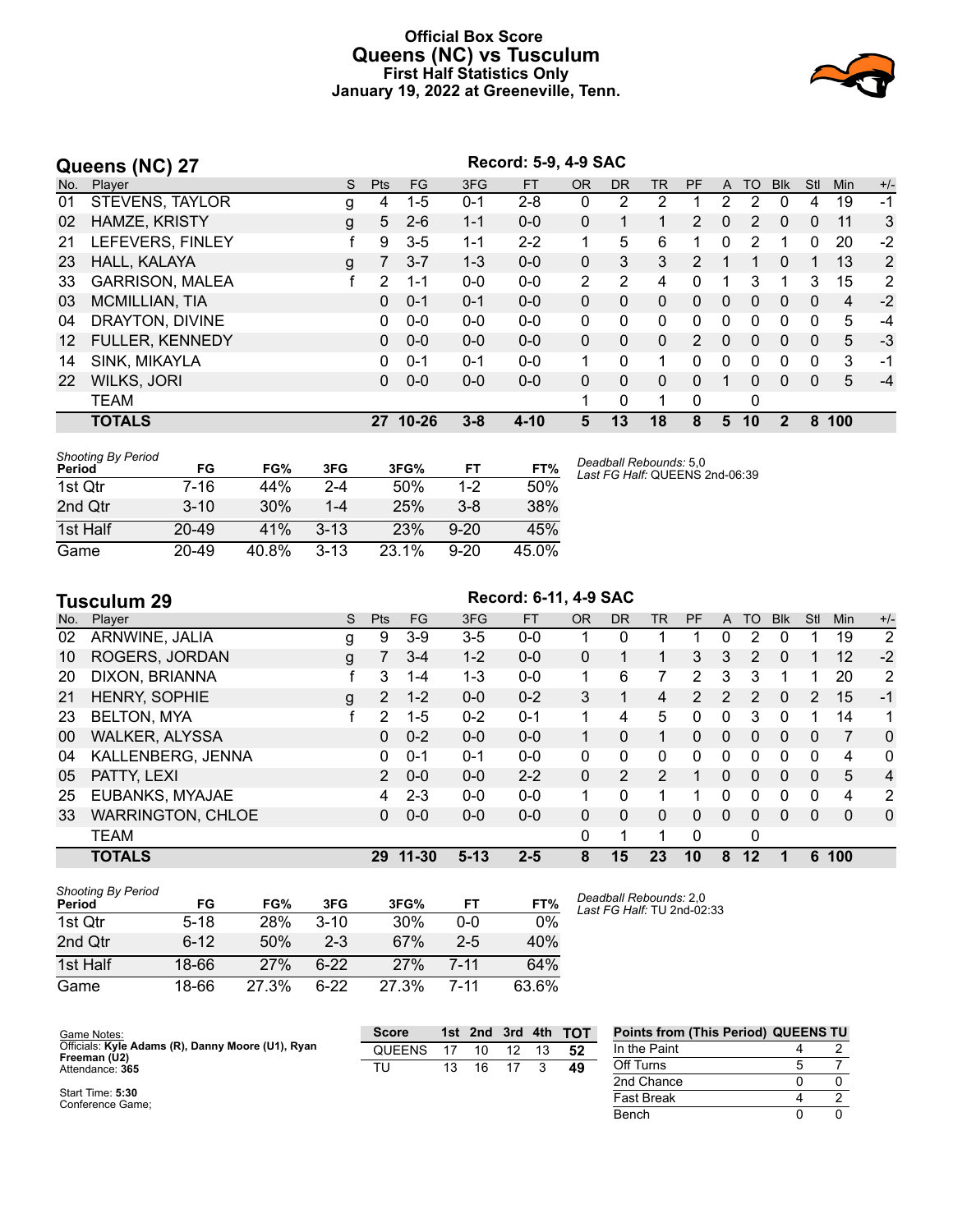# **Official Play-By-Play Queens (NC) vs Tusculum First Quarter January 19, 2022 at Greeneville, Tenn.**



# **Period 1**

<mark>Starters:</mark><br>Queens (NC): 01 STEVENS,TAYLOR (g); 02 HAMZE,KRISTY (g); 21 LEFEVERS,FINLEY (f); 23 HALL,KALAYA (g); 33 GARRISON,MALEA (f);<br>Tusculum: 02 ARNWINE,JALIA (g); 10 ROGERS,JORDAN (g); 20 DIXON,BRIANNA (f); 21 HENRY,S

| MISSED JUMPER by BELTON, MYA<br>09:45<br>09:45<br>REBOUND (DEF) by STEVENS, TAYLOR<br>09:37<br>MISSED LAYUP by HAMZE, KRISTY<br>09:37<br>REBOUND (DEF) by BELTON, MYA<br>09:32<br>TURNOVER by DIXON, BRIANNA<br>09:23<br>MISSED JUMPER by HALL, KALAYA<br>09:23<br>REBOUND (DEF) by DIXON, BRIANNA<br>09:15<br>TURNOVER by HENRY, SOPHIE<br>09:14<br>STEAL by STEVENS, TAYLOR<br>09:09<br>GOOD! JUMPER by HAMZE, KRISTY [FB]<br>$0 - 2$<br>V <sub>2</sub><br>09:09<br>ASSIST by STEVENS, TAYLOR<br>08:55<br>MISSED 3PTR by BELTON, MYA<br>08:55<br>REBOUND (OFF) by HENRY, SOPHIE<br>08:34<br>MISSED 3PTR by ARNWINE, JALIA<br>08:34<br>REBOUND (DEF) by HAMZE, KRISTY<br>08:26<br>FOUL by HAMZE, KRISTY<br>08:26<br>TURNOVER by HAMZE, KRISTY<br>H <sub>1</sub><br>08:13<br>$3 - 2$<br>GOOD! 3PTR by ARNWINE, JALIA<br>08:13<br>ASSIST by ROGERS, JORDAN<br>07:55<br>V <sub>1</sub><br>GOOD! JUMPER by LEFEVERS, FINLEY<br>$3 - 4$<br>07:55<br>ASSIST by STEVENS, TAYLOR<br>07:46<br>TURNOVER by BELTON, MYA<br>07:45<br>STEAL by GARRISON, MALEA<br>V <sub>3</sub><br>07:39<br>GOOD! LAYUP by STEVENS, TAYLOR [FB/PNT]<br>$3-6$<br>07:20<br>MISSED 3PTR by ROGERS, JORDAN<br>07:20<br>REBOUND (OFF) by HENRY, SOPHIE<br>07:12<br>MISSED 3PTR by ARNWINE, JALIA<br>07:12<br>REBOUND (OFF) by BELTON, MYA<br>06:59<br>MISSED 3PTR by DIXON, BRIANNA<br>06:59<br>REBOUND (DEF) by HALL, KALAYA<br>06:46<br>$V_6$<br>GOOD! 3PTR by HAMZE, KRISTY<br>$3-9$<br>06:46<br>ASSIST by GARRISON, MALEA<br>06:41<br>TIMEOUT 30SEC<br>06:41<br>SUB OUT: ROGERS, JORDAN<br>06:20<br>MISSED LAYUP by HENRY, SOPHIE<br>06:20<br>REBOUND (OFF) by HENRY, SOPHIE<br>06:11<br>TURNOVER by HENRY, SOPHIE<br>06:07<br>STEAL by STEVENS, TAYLOR<br>06:07<br>TURNOVER by LEFEVERS, FINLEY<br>05:52<br>MISSED JUMPER by DIXON, BRIANNA<br>05:52<br>REBOUND (DEF) by LEFEVERS, FINLEY<br>05:43<br>MISSED JUMPER by STEVENS, TAYLOR<br>05:43<br>REBOUND (DEF) by BELTON, MYA<br>05:39<br>TURNOVER by BELTON, MYA<br>05:38<br>STEAL by STEVENS, TAYLOR<br>05:36<br>FOUL by HENRY, SOPHIE<br>V <sub>7</sub><br>05:36<br>GOOD! FT by STEVENS, TAYLOR<br>$3 - 10$<br>05:36<br>MISSED FT by STEVENS, TAYLOR<br>05:36<br>REBOUND (DEF) by DIXON, BRIANNA<br>05:36<br>SUB IN: ROGERS, JORDAN<br>05:36<br>SUB OUT: BELTON, MYA<br>05:20<br>MISSED LAYUP by WALKER, ALYSSA<br>REBOUND (DEF) by LEFEVERS, FINLEY<br>05:20<br>05:00<br>MISSED JUMPER by HAMZE, KRISTY<br>05:00<br>REBOUND (OFF) by GARRISON, MALEA<br>04:57<br>FOUL by ROGERS, JORDAN<br>04:56<br>TURNOVER by HAMZE, KRISTY<br>04:56<br><b>TIMEOUT TEAM</b><br>V <sub>5</sub><br>04:41<br>$5 - 10$<br>GOOD! JUMPER by HENRY, SOPHIE<br>04:07<br>MISSED LAYUP by HAMZE, KRISTY<br>04:07<br>REBOUND (DEF) by DIXON, BRIANNA<br>03:57<br>MISSED 3PTR by DIXON, BRIANNA<br>03:57<br>REBOUND (OFF) by WALKER, ALYSSA<br>03:53<br>MISSED LAYUP by WALKER, ALYSSA<br>03:53<br>REBOUND (DEF) by STEVENS, TAYLOR | Time | <b>VISITORS: Queens (NC)</b> | <b>Score</b> | <b>Margin</b> | <b>HOME: Tusculum</b> |
|--------------------------------------------------------------------------------------------------------------------------------------------------------------------------------------------------------------------------------------------------------------------------------------------------------------------------------------------------------------------------------------------------------------------------------------------------------------------------------------------------------------------------------------------------------------------------------------------------------------------------------------------------------------------------------------------------------------------------------------------------------------------------------------------------------------------------------------------------------------------------------------------------------------------------------------------------------------------------------------------------------------------------------------------------------------------------------------------------------------------------------------------------------------------------------------------------------------------------------------------------------------------------------------------------------------------------------------------------------------------------------------------------------------------------------------------------------------------------------------------------------------------------------------------------------------------------------------------------------------------------------------------------------------------------------------------------------------------------------------------------------------------------------------------------------------------------------------------------------------------------------------------------------------------------------------------------------------------------------------------------------------------------------------------------------------------------------------------------------------------------------------------------------------------------------------------------------------------------------------------------------------------------------------------------------------------------------------------------------------------------------------------------------------------------------------------------------------------------------------------------------------------------------------------------------------------------------------------------------------------------------------------------------------------------------------------------------------------------------------------------------------------------------------------------------------------------------------------------------------------------------------------------------------------------------------|------|------------------------------|--------------|---------------|-----------------------|
|                                                                                                                                                                                                                                                                                                                                                                                                                                                                                                                                                                                                                                                                                                                                                                                                                                                                                                                                                                                                                                                                                                                                                                                                                                                                                                                                                                                                                                                                                                                                                                                                                                                                                                                                                                                                                                                                                                                                                                                                                                                                                                                                                                                                                                                                                                                                                                                                                                                                                                                                                                                                                                                                                                                                                                                                                                                                                                                                      |      |                              |              |               |                       |
|                                                                                                                                                                                                                                                                                                                                                                                                                                                                                                                                                                                                                                                                                                                                                                                                                                                                                                                                                                                                                                                                                                                                                                                                                                                                                                                                                                                                                                                                                                                                                                                                                                                                                                                                                                                                                                                                                                                                                                                                                                                                                                                                                                                                                                                                                                                                                                                                                                                                                                                                                                                                                                                                                                                                                                                                                                                                                                                                      |      |                              |              |               |                       |
|                                                                                                                                                                                                                                                                                                                                                                                                                                                                                                                                                                                                                                                                                                                                                                                                                                                                                                                                                                                                                                                                                                                                                                                                                                                                                                                                                                                                                                                                                                                                                                                                                                                                                                                                                                                                                                                                                                                                                                                                                                                                                                                                                                                                                                                                                                                                                                                                                                                                                                                                                                                                                                                                                                                                                                                                                                                                                                                                      |      |                              |              |               |                       |
|                                                                                                                                                                                                                                                                                                                                                                                                                                                                                                                                                                                                                                                                                                                                                                                                                                                                                                                                                                                                                                                                                                                                                                                                                                                                                                                                                                                                                                                                                                                                                                                                                                                                                                                                                                                                                                                                                                                                                                                                                                                                                                                                                                                                                                                                                                                                                                                                                                                                                                                                                                                                                                                                                                                                                                                                                                                                                                                                      |      |                              |              |               |                       |
|                                                                                                                                                                                                                                                                                                                                                                                                                                                                                                                                                                                                                                                                                                                                                                                                                                                                                                                                                                                                                                                                                                                                                                                                                                                                                                                                                                                                                                                                                                                                                                                                                                                                                                                                                                                                                                                                                                                                                                                                                                                                                                                                                                                                                                                                                                                                                                                                                                                                                                                                                                                                                                                                                                                                                                                                                                                                                                                                      |      |                              |              |               |                       |
|                                                                                                                                                                                                                                                                                                                                                                                                                                                                                                                                                                                                                                                                                                                                                                                                                                                                                                                                                                                                                                                                                                                                                                                                                                                                                                                                                                                                                                                                                                                                                                                                                                                                                                                                                                                                                                                                                                                                                                                                                                                                                                                                                                                                                                                                                                                                                                                                                                                                                                                                                                                                                                                                                                                                                                                                                                                                                                                                      |      |                              |              |               |                       |
|                                                                                                                                                                                                                                                                                                                                                                                                                                                                                                                                                                                                                                                                                                                                                                                                                                                                                                                                                                                                                                                                                                                                                                                                                                                                                                                                                                                                                                                                                                                                                                                                                                                                                                                                                                                                                                                                                                                                                                                                                                                                                                                                                                                                                                                                                                                                                                                                                                                                                                                                                                                                                                                                                                                                                                                                                                                                                                                                      |      |                              |              |               |                       |
|                                                                                                                                                                                                                                                                                                                                                                                                                                                                                                                                                                                                                                                                                                                                                                                                                                                                                                                                                                                                                                                                                                                                                                                                                                                                                                                                                                                                                                                                                                                                                                                                                                                                                                                                                                                                                                                                                                                                                                                                                                                                                                                                                                                                                                                                                                                                                                                                                                                                                                                                                                                                                                                                                                                                                                                                                                                                                                                                      |      |                              |              |               |                       |
|                                                                                                                                                                                                                                                                                                                                                                                                                                                                                                                                                                                                                                                                                                                                                                                                                                                                                                                                                                                                                                                                                                                                                                                                                                                                                                                                                                                                                                                                                                                                                                                                                                                                                                                                                                                                                                                                                                                                                                                                                                                                                                                                                                                                                                                                                                                                                                                                                                                                                                                                                                                                                                                                                                                                                                                                                                                                                                                                      |      |                              |              |               |                       |
|                                                                                                                                                                                                                                                                                                                                                                                                                                                                                                                                                                                                                                                                                                                                                                                                                                                                                                                                                                                                                                                                                                                                                                                                                                                                                                                                                                                                                                                                                                                                                                                                                                                                                                                                                                                                                                                                                                                                                                                                                                                                                                                                                                                                                                                                                                                                                                                                                                                                                                                                                                                                                                                                                                                                                                                                                                                                                                                                      |      |                              |              |               |                       |
|                                                                                                                                                                                                                                                                                                                                                                                                                                                                                                                                                                                                                                                                                                                                                                                                                                                                                                                                                                                                                                                                                                                                                                                                                                                                                                                                                                                                                                                                                                                                                                                                                                                                                                                                                                                                                                                                                                                                                                                                                                                                                                                                                                                                                                                                                                                                                                                                                                                                                                                                                                                                                                                                                                                                                                                                                                                                                                                                      |      |                              |              |               |                       |
|                                                                                                                                                                                                                                                                                                                                                                                                                                                                                                                                                                                                                                                                                                                                                                                                                                                                                                                                                                                                                                                                                                                                                                                                                                                                                                                                                                                                                                                                                                                                                                                                                                                                                                                                                                                                                                                                                                                                                                                                                                                                                                                                                                                                                                                                                                                                                                                                                                                                                                                                                                                                                                                                                                                                                                                                                                                                                                                                      |      |                              |              |               |                       |
|                                                                                                                                                                                                                                                                                                                                                                                                                                                                                                                                                                                                                                                                                                                                                                                                                                                                                                                                                                                                                                                                                                                                                                                                                                                                                                                                                                                                                                                                                                                                                                                                                                                                                                                                                                                                                                                                                                                                                                                                                                                                                                                                                                                                                                                                                                                                                                                                                                                                                                                                                                                                                                                                                                                                                                                                                                                                                                                                      |      |                              |              |               |                       |
|                                                                                                                                                                                                                                                                                                                                                                                                                                                                                                                                                                                                                                                                                                                                                                                                                                                                                                                                                                                                                                                                                                                                                                                                                                                                                                                                                                                                                                                                                                                                                                                                                                                                                                                                                                                                                                                                                                                                                                                                                                                                                                                                                                                                                                                                                                                                                                                                                                                                                                                                                                                                                                                                                                                                                                                                                                                                                                                                      |      |                              |              |               |                       |
|                                                                                                                                                                                                                                                                                                                                                                                                                                                                                                                                                                                                                                                                                                                                                                                                                                                                                                                                                                                                                                                                                                                                                                                                                                                                                                                                                                                                                                                                                                                                                                                                                                                                                                                                                                                                                                                                                                                                                                                                                                                                                                                                                                                                                                                                                                                                                                                                                                                                                                                                                                                                                                                                                                                                                                                                                                                                                                                                      |      |                              |              |               |                       |
|                                                                                                                                                                                                                                                                                                                                                                                                                                                                                                                                                                                                                                                                                                                                                                                                                                                                                                                                                                                                                                                                                                                                                                                                                                                                                                                                                                                                                                                                                                                                                                                                                                                                                                                                                                                                                                                                                                                                                                                                                                                                                                                                                                                                                                                                                                                                                                                                                                                                                                                                                                                                                                                                                                                                                                                                                                                                                                                                      |      |                              |              |               |                       |
|                                                                                                                                                                                                                                                                                                                                                                                                                                                                                                                                                                                                                                                                                                                                                                                                                                                                                                                                                                                                                                                                                                                                                                                                                                                                                                                                                                                                                                                                                                                                                                                                                                                                                                                                                                                                                                                                                                                                                                                                                                                                                                                                                                                                                                                                                                                                                                                                                                                                                                                                                                                                                                                                                                                                                                                                                                                                                                                                      |      |                              |              |               |                       |
|                                                                                                                                                                                                                                                                                                                                                                                                                                                                                                                                                                                                                                                                                                                                                                                                                                                                                                                                                                                                                                                                                                                                                                                                                                                                                                                                                                                                                                                                                                                                                                                                                                                                                                                                                                                                                                                                                                                                                                                                                                                                                                                                                                                                                                                                                                                                                                                                                                                                                                                                                                                                                                                                                                                                                                                                                                                                                                                                      |      |                              |              |               |                       |
|                                                                                                                                                                                                                                                                                                                                                                                                                                                                                                                                                                                                                                                                                                                                                                                                                                                                                                                                                                                                                                                                                                                                                                                                                                                                                                                                                                                                                                                                                                                                                                                                                                                                                                                                                                                                                                                                                                                                                                                                                                                                                                                                                                                                                                                                                                                                                                                                                                                                                                                                                                                                                                                                                                                                                                                                                                                                                                                                      |      |                              |              |               |                       |
|                                                                                                                                                                                                                                                                                                                                                                                                                                                                                                                                                                                                                                                                                                                                                                                                                                                                                                                                                                                                                                                                                                                                                                                                                                                                                                                                                                                                                                                                                                                                                                                                                                                                                                                                                                                                                                                                                                                                                                                                                                                                                                                                                                                                                                                                                                                                                                                                                                                                                                                                                                                                                                                                                                                                                                                                                                                                                                                                      |      |                              |              |               |                       |
|                                                                                                                                                                                                                                                                                                                                                                                                                                                                                                                                                                                                                                                                                                                                                                                                                                                                                                                                                                                                                                                                                                                                                                                                                                                                                                                                                                                                                                                                                                                                                                                                                                                                                                                                                                                                                                                                                                                                                                                                                                                                                                                                                                                                                                                                                                                                                                                                                                                                                                                                                                                                                                                                                                                                                                                                                                                                                                                                      |      |                              |              |               |                       |
|                                                                                                                                                                                                                                                                                                                                                                                                                                                                                                                                                                                                                                                                                                                                                                                                                                                                                                                                                                                                                                                                                                                                                                                                                                                                                                                                                                                                                                                                                                                                                                                                                                                                                                                                                                                                                                                                                                                                                                                                                                                                                                                                                                                                                                                                                                                                                                                                                                                                                                                                                                                                                                                                                                                                                                                                                                                                                                                                      |      |                              |              |               |                       |
|                                                                                                                                                                                                                                                                                                                                                                                                                                                                                                                                                                                                                                                                                                                                                                                                                                                                                                                                                                                                                                                                                                                                                                                                                                                                                                                                                                                                                                                                                                                                                                                                                                                                                                                                                                                                                                                                                                                                                                                                                                                                                                                                                                                                                                                                                                                                                                                                                                                                                                                                                                                                                                                                                                                                                                                                                                                                                                                                      |      |                              |              |               |                       |
|                                                                                                                                                                                                                                                                                                                                                                                                                                                                                                                                                                                                                                                                                                                                                                                                                                                                                                                                                                                                                                                                                                                                                                                                                                                                                                                                                                                                                                                                                                                                                                                                                                                                                                                                                                                                                                                                                                                                                                                                                                                                                                                                                                                                                                                                                                                                                                                                                                                                                                                                                                                                                                                                                                                                                                                                                                                                                                                                      |      |                              |              |               |                       |
|                                                                                                                                                                                                                                                                                                                                                                                                                                                                                                                                                                                                                                                                                                                                                                                                                                                                                                                                                                                                                                                                                                                                                                                                                                                                                                                                                                                                                                                                                                                                                                                                                                                                                                                                                                                                                                                                                                                                                                                                                                                                                                                                                                                                                                                                                                                                                                                                                                                                                                                                                                                                                                                                                                                                                                                                                                                                                                                                      |      |                              |              |               |                       |
|                                                                                                                                                                                                                                                                                                                                                                                                                                                                                                                                                                                                                                                                                                                                                                                                                                                                                                                                                                                                                                                                                                                                                                                                                                                                                                                                                                                                                                                                                                                                                                                                                                                                                                                                                                                                                                                                                                                                                                                                                                                                                                                                                                                                                                                                                                                                                                                                                                                                                                                                                                                                                                                                                                                                                                                                                                                                                                                                      |      |                              |              |               |                       |
|                                                                                                                                                                                                                                                                                                                                                                                                                                                                                                                                                                                                                                                                                                                                                                                                                                                                                                                                                                                                                                                                                                                                                                                                                                                                                                                                                                                                                                                                                                                                                                                                                                                                                                                                                                                                                                                                                                                                                                                                                                                                                                                                                                                                                                                                                                                                                                                                                                                                                                                                                                                                                                                                                                                                                                                                                                                                                                                                      |      |                              |              |               |                       |
|                                                                                                                                                                                                                                                                                                                                                                                                                                                                                                                                                                                                                                                                                                                                                                                                                                                                                                                                                                                                                                                                                                                                                                                                                                                                                                                                                                                                                                                                                                                                                                                                                                                                                                                                                                                                                                                                                                                                                                                                                                                                                                                                                                                                                                                                                                                                                                                                                                                                                                                                                                                                                                                                                                                                                                                                                                                                                                                                      |      |                              |              |               |                       |
|                                                                                                                                                                                                                                                                                                                                                                                                                                                                                                                                                                                                                                                                                                                                                                                                                                                                                                                                                                                                                                                                                                                                                                                                                                                                                                                                                                                                                                                                                                                                                                                                                                                                                                                                                                                                                                                                                                                                                                                                                                                                                                                                                                                                                                                                                                                                                                                                                                                                                                                                                                                                                                                                                                                                                                                                                                                                                                                                      |      |                              |              |               |                       |
|                                                                                                                                                                                                                                                                                                                                                                                                                                                                                                                                                                                                                                                                                                                                                                                                                                                                                                                                                                                                                                                                                                                                                                                                                                                                                                                                                                                                                                                                                                                                                                                                                                                                                                                                                                                                                                                                                                                                                                                                                                                                                                                                                                                                                                                                                                                                                                                                                                                                                                                                                                                                                                                                                                                                                                                                                                                                                                                                      |      |                              |              |               |                       |
|                                                                                                                                                                                                                                                                                                                                                                                                                                                                                                                                                                                                                                                                                                                                                                                                                                                                                                                                                                                                                                                                                                                                                                                                                                                                                                                                                                                                                                                                                                                                                                                                                                                                                                                                                                                                                                                                                                                                                                                                                                                                                                                                                                                                                                                                                                                                                                                                                                                                                                                                                                                                                                                                                                                                                                                                                                                                                                                                      |      |                              |              |               |                       |
|                                                                                                                                                                                                                                                                                                                                                                                                                                                                                                                                                                                                                                                                                                                                                                                                                                                                                                                                                                                                                                                                                                                                                                                                                                                                                                                                                                                                                                                                                                                                                                                                                                                                                                                                                                                                                                                                                                                                                                                                                                                                                                                                                                                                                                                                                                                                                                                                                                                                                                                                                                                                                                                                                                                                                                                                                                                                                                                                      |      |                              |              |               |                       |
|                                                                                                                                                                                                                                                                                                                                                                                                                                                                                                                                                                                                                                                                                                                                                                                                                                                                                                                                                                                                                                                                                                                                                                                                                                                                                                                                                                                                                                                                                                                                                                                                                                                                                                                                                                                                                                                                                                                                                                                                                                                                                                                                                                                                                                                                                                                                                                                                                                                                                                                                                                                                                                                                                                                                                                                                                                                                                                                                      |      |                              |              |               |                       |
|                                                                                                                                                                                                                                                                                                                                                                                                                                                                                                                                                                                                                                                                                                                                                                                                                                                                                                                                                                                                                                                                                                                                                                                                                                                                                                                                                                                                                                                                                                                                                                                                                                                                                                                                                                                                                                                                                                                                                                                                                                                                                                                                                                                                                                                                                                                                                                                                                                                                                                                                                                                                                                                                                                                                                                                                                                                                                                                                      |      |                              |              |               |                       |
|                                                                                                                                                                                                                                                                                                                                                                                                                                                                                                                                                                                                                                                                                                                                                                                                                                                                                                                                                                                                                                                                                                                                                                                                                                                                                                                                                                                                                                                                                                                                                                                                                                                                                                                                                                                                                                                                                                                                                                                                                                                                                                                                                                                                                                                                                                                                                                                                                                                                                                                                                                                                                                                                                                                                                                                                                                                                                                                                      |      |                              |              |               |                       |
|                                                                                                                                                                                                                                                                                                                                                                                                                                                                                                                                                                                                                                                                                                                                                                                                                                                                                                                                                                                                                                                                                                                                                                                                                                                                                                                                                                                                                                                                                                                                                                                                                                                                                                                                                                                                                                                                                                                                                                                                                                                                                                                                                                                                                                                                                                                                                                                                                                                                                                                                                                                                                                                                                                                                                                                                                                                                                                                                      |      |                              |              |               |                       |
|                                                                                                                                                                                                                                                                                                                                                                                                                                                                                                                                                                                                                                                                                                                                                                                                                                                                                                                                                                                                                                                                                                                                                                                                                                                                                                                                                                                                                                                                                                                                                                                                                                                                                                                                                                                                                                                                                                                                                                                                                                                                                                                                                                                                                                                                                                                                                                                                                                                                                                                                                                                                                                                                                                                                                                                                                                                                                                                                      |      |                              |              |               |                       |
|                                                                                                                                                                                                                                                                                                                                                                                                                                                                                                                                                                                                                                                                                                                                                                                                                                                                                                                                                                                                                                                                                                                                                                                                                                                                                                                                                                                                                                                                                                                                                                                                                                                                                                                                                                                                                                                                                                                                                                                                                                                                                                                                                                                                                                                                                                                                                                                                                                                                                                                                                                                                                                                                                                                                                                                                                                                                                                                                      |      |                              |              |               |                       |
|                                                                                                                                                                                                                                                                                                                                                                                                                                                                                                                                                                                                                                                                                                                                                                                                                                                                                                                                                                                                                                                                                                                                                                                                                                                                                                                                                                                                                                                                                                                                                                                                                                                                                                                                                                                                                                                                                                                                                                                                                                                                                                                                                                                                                                                                                                                                                                                                                                                                                                                                                                                                                                                                                                                                                                                                                                                                                                                                      |      |                              |              |               |                       |
|                                                                                                                                                                                                                                                                                                                                                                                                                                                                                                                                                                                                                                                                                                                                                                                                                                                                                                                                                                                                                                                                                                                                                                                                                                                                                                                                                                                                                                                                                                                                                                                                                                                                                                                                                                                                                                                                                                                                                                                                                                                                                                                                                                                                                                                                                                                                                                                                                                                                                                                                                                                                                                                                                                                                                                                                                                                                                                                                      |      |                              |              |               |                       |
|                                                                                                                                                                                                                                                                                                                                                                                                                                                                                                                                                                                                                                                                                                                                                                                                                                                                                                                                                                                                                                                                                                                                                                                                                                                                                                                                                                                                                                                                                                                                                                                                                                                                                                                                                                                                                                                                                                                                                                                                                                                                                                                                                                                                                                                                                                                                                                                                                                                                                                                                                                                                                                                                                                                                                                                                                                                                                                                                      |      |                              |              |               |                       |
|                                                                                                                                                                                                                                                                                                                                                                                                                                                                                                                                                                                                                                                                                                                                                                                                                                                                                                                                                                                                                                                                                                                                                                                                                                                                                                                                                                                                                                                                                                                                                                                                                                                                                                                                                                                                                                                                                                                                                                                                                                                                                                                                                                                                                                                                                                                                                                                                                                                                                                                                                                                                                                                                                                                                                                                                                                                                                                                                      |      |                              |              |               |                       |
|                                                                                                                                                                                                                                                                                                                                                                                                                                                                                                                                                                                                                                                                                                                                                                                                                                                                                                                                                                                                                                                                                                                                                                                                                                                                                                                                                                                                                                                                                                                                                                                                                                                                                                                                                                                                                                                                                                                                                                                                                                                                                                                                                                                                                                                                                                                                                                                                                                                                                                                                                                                                                                                                                                                                                                                                                                                                                                                                      |      |                              |              |               |                       |
|                                                                                                                                                                                                                                                                                                                                                                                                                                                                                                                                                                                                                                                                                                                                                                                                                                                                                                                                                                                                                                                                                                                                                                                                                                                                                                                                                                                                                                                                                                                                                                                                                                                                                                                                                                                                                                                                                                                                                                                                                                                                                                                                                                                                                                                                                                                                                                                                                                                                                                                                                                                                                                                                                                                                                                                                                                                                                                                                      |      |                              |              |               |                       |
|                                                                                                                                                                                                                                                                                                                                                                                                                                                                                                                                                                                                                                                                                                                                                                                                                                                                                                                                                                                                                                                                                                                                                                                                                                                                                                                                                                                                                                                                                                                                                                                                                                                                                                                                                                                                                                                                                                                                                                                                                                                                                                                                                                                                                                                                                                                                                                                                                                                                                                                                                                                                                                                                                                                                                                                                                                                                                                                                      |      |                              |              |               |                       |
|                                                                                                                                                                                                                                                                                                                                                                                                                                                                                                                                                                                                                                                                                                                                                                                                                                                                                                                                                                                                                                                                                                                                                                                                                                                                                                                                                                                                                                                                                                                                                                                                                                                                                                                                                                                                                                                                                                                                                                                                                                                                                                                                                                                                                                                                                                                                                                                                                                                                                                                                                                                                                                                                                                                                                                                                                                                                                                                                      |      |                              |              |               |                       |
|                                                                                                                                                                                                                                                                                                                                                                                                                                                                                                                                                                                                                                                                                                                                                                                                                                                                                                                                                                                                                                                                                                                                                                                                                                                                                                                                                                                                                                                                                                                                                                                                                                                                                                                                                                                                                                                                                                                                                                                                                                                                                                                                                                                                                                                                                                                                                                                                                                                                                                                                                                                                                                                                                                                                                                                                                                                                                                                                      |      |                              |              |               |                       |
|                                                                                                                                                                                                                                                                                                                                                                                                                                                                                                                                                                                                                                                                                                                                                                                                                                                                                                                                                                                                                                                                                                                                                                                                                                                                                                                                                                                                                                                                                                                                                                                                                                                                                                                                                                                                                                                                                                                                                                                                                                                                                                                                                                                                                                                                                                                                                                                                                                                                                                                                                                                                                                                                                                                                                                                                                                                                                                                                      |      |                              |              |               |                       |
|                                                                                                                                                                                                                                                                                                                                                                                                                                                                                                                                                                                                                                                                                                                                                                                                                                                                                                                                                                                                                                                                                                                                                                                                                                                                                                                                                                                                                                                                                                                                                                                                                                                                                                                                                                                                                                                                                                                                                                                                                                                                                                                                                                                                                                                                                                                                                                                                                                                                                                                                                                                                                                                                                                                                                                                                                                                                                                                                      |      |                              |              |               |                       |
|                                                                                                                                                                                                                                                                                                                                                                                                                                                                                                                                                                                                                                                                                                                                                                                                                                                                                                                                                                                                                                                                                                                                                                                                                                                                                                                                                                                                                                                                                                                                                                                                                                                                                                                                                                                                                                                                                                                                                                                                                                                                                                                                                                                                                                                                                                                                                                                                                                                                                                                                                                                                                                                                                                                                                                                                                                                                                                                                      |      |                              |              |               |                       |
|                                                                                                                                                                                                                                                                                                                                                                                                                                                                                                                                                                                                                                                                                                                                                                                                                                                                                                                                                                                                                                                                                                                                                                                                                                                                                                                                                                                                                                                                                                                                                                                                                                                                                                                                                                                                                                                                                                                                                                                                                                                                                                                                                                                                                                                                                                                                                                                                                                                                                                                                                                                                                                                                                                                                                                                                                                                                                                                                      |      |                              |              |               |                       |
|                                                                                                                                                                                                                                                                                                                                                                                                                                                                                                                                                                                                                                                                                                                                                                                                                                                                                                                                                                                                                                                                                                                                                                                                                                                                                                                                                                                                                                                                                                                                                                                                                                                                                                                                                                                                                                                                                                                                                                                                                                                                                                                                                                                                                                                                                                                                                                                                                                                                                                                                                                                                                                                                                                                                                                                                                                                                                                                                      |      |                              |              |               |                       |
|                                                                                                                                                                                                                                                                                                                                                                                                                                                                                                                                                                                                                                                                                                                                                                                                                                                                                                                                                                                                                                                                                                                                                                                                                                                                                                                                                                                                                                                                                                                                                                                                                                                                                                                                                                                                                                                                                                                                                                                                                                                                                                                                                                                                                                                                                                                                                                                                                                                                                                                                                                                                                                                                                                                                                                                                                                                                                                                                      |      |                              |              |               |                       |
|                                                                                                                                                                                                                                                                                                                                                                                                                                                                                                                                                                                                                                                                                                                                                                                                                                                                                                                                                                                                                                                                                                                                                                                                                                                                                                                                                                                                                                                                                                                                                                                                                                                                                                                                                                                                                                                                                                                                                                                                                                                                                                                                                                                                                                                                                                                                                                                                                                                                                                                                                                                                                                                                                                                                                                                                                                                                                                                                      |      |                              |              |               |                       |
|                                                                                                                                                                                                                                                                                                                                                                                                                                                                                                                                                                                                                                                                                                                                                                                                                                                                                                                                                                                                                                                                                                                                                                                                                                                                                                                                                                                                                                                                                                                                                                                                                                                                                                                                                                                                                                                                                                                                                                                                                                                                                                                                                                                                                                                                                                                                                                                                                                                                                                                                                                                                                                                                                                                                                                                                                                                                                                                                      |      |                              |              |               |                       |
|                                                                                                                                                                                                                                                                                                                                                                                                                                                                                                                                                                                                                                                                                                                                                                                                                                                                                                                                                                                                                                                                                                                                                                                                                                                                                                                                                                                                                                                                                                                                                                                                                                                                                                                                                                                                                                                                                                                                                                                                                                                                                                                                                                                                                                                                                                                                                                                                                                                                                                                                                                                                                                                                                                                                                                                                                                                                                                                                      |      |                              |              |               |                       |
|                                                                                                                                                                                                                                                                                                                                                                                                                                                                                                                                                                                                                                                                                                                                                                                                                                                                                                                                                                                                                                                                                                                                                                                                                                                                                                                                                                                                                                                                                                                                                                                                                                                                                                                                                                                                                                                                                                                                                                                                                                                                                                                                                                                                                                                                                                                                                                                                                                                                                                                                                                                                                                                                                                                                                                                                                                                                                                                                      |      |                              |              |               |                       |
|                                                                                                                                                                                                                                                                                                                                                                                                                                                                                                                                                                                                                                                                                                                                                                                                                                                                                                                                                                                                                                                                                                                                                                                                                                                                                                                                                                                                                                                                                                                                                                                                                                                                                                                                                                                                                                                                                                                                                                                                                                                                                                                                                                                                                                                                                                                                                                                                                                                                                                                                                                                                                                                                                                                                                                                                                                                                                                                                      |      |                              |              |               |                       |
|                                                                                                                                                                                                                                                                                                                                                                                                                                                                                                                                                                                                                                                                                                                                                                                                                                                                                                                                                                                                                                                                                                                                                                                                                                                                                                                                                                                                                                                                                                                                                                                                                                                                                                                                                                                                                                                                                                                                                                                                                                                                                                                                                                                                                                                                                                                                                                                                                                                                                                                                                                                                                                                                                                                                                                                                                                                                                                                                      |      |                              |              |               |                       |
|                                                                                                                                                                                                                                                                                                                                                                                                                                                                                                                                                                                                                                                                                                                                                                                                                                                                                                                                                                                                                                                                                                                                                                                                                                                                                                                                                                                                                                                                                                                                                                                                                                                                                                                                                                                                                                                                                                                                                                                                                                                                                                                                                                                                                                                                                                                                                                                                                                                                                                                                                                                                                                                                                                                                                                                                                                                                                                                                      |      |                              |              |               |                       |
|                                                                                                                                                                                                                                                                                                                                                                                                                                                                                                                                                                                                                                                                                                                                                                                                                                                                                                                                                                                                                                                                                                                                                                                                                                                                                                                                                                                                                                                                                                                                                                                                                                                                                                                                                                                                                                                                                                                                                                                                                                                                                                                                                                                                                                                                                                                                                                                                                                                                                                                                                                                                                                                                                                                                                                                                                                                                                                                                      |      |                              |              |               |                       |
|                                                                                                                                                                                                                                                                                                                                                                                                                                                                                                                                                                                                                                                                                                                                                                                                                                                                                                                                                                                                                                                                                                                                                                                                                                                                                                                                                                                                                                                                                                                                                                                                                                                                                                                                                                                                                                                                                                                                                                                                                                                                                                                                                                                                                                                                                                                                                                                                                                                                                                                                                                                                                                                                                                                                                                                                                                                                                                                                      |      |                              |              |               |                       |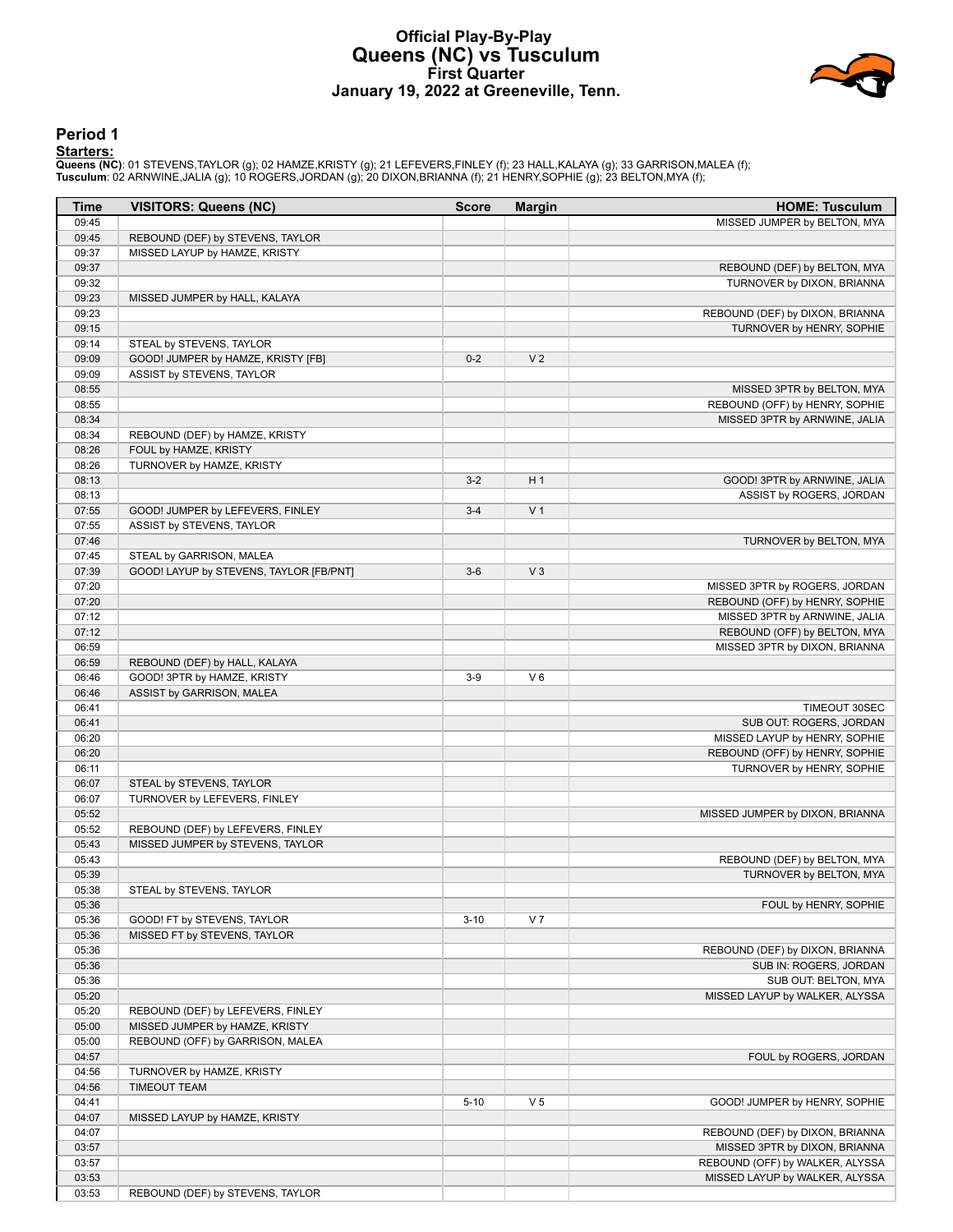| <b>Time</b> | <b>VISITORS: Queens (NC)</b>          | <b>Score</b> | <b>Margin</b>  | <b>HOME: Tusculum</b>                   |
|-------------|---------------------------------------|--------------|----------------|-----------------------------------------|
| 03:47       |                                       |              |                | FOUL by HENRY, SOPHIE                   |
| 03:47       | SUB IN: FULLER, KENNEDY               |              |                |                                         |
| 03:47       | SUB IN: WILKS, JORI                   |              |                |                                         |
| 03:47       | SUB OUT: HAMZE, KRISTY                |              |                |                                         |
| 03:47       | SUB OUT: GARRISON, MALEA              |              |                |                                         |
| 03:43       | GOOD! JUMPER by HALL, KALAYA          | $5 - 12$     | V <sub>7</sub> |                                         |
| 03:18       |                                       | $8 - 12$     | V <sub>4</sub> | GOOD! 3PTR by ROGERS, JORDAN            |
| 03:18       |                                       |              |                | ASSIST by HENRY, SOPHIE                 |
| 02:57       | MISSED JUMPER by HALL, KALAYA         |              |                |                                         |
| 02:57       |                                       |              |                | REBOUND (DEF) by TEAM                   |
| 02:55       |                                       |              |                | SUB IN: KALLENBERG, JENNA               |
| 02:55       |                                       |              |                | SUB OUT: HENRY, SOPHIE                  |
| 02:42       |                                       | $11 - 12$    | V <sub>1</sub> | GOOD! 3PTR by ARNWINE, JALIA            |
| 02:42       |                                       |              |                | ASSIST by ROGERS, JORDAN                |
| 02:17       | GOOD! 3PTR by LEFEVERS, FINLEY        | $11 - 15$    | V <sub>4</sub> |                                         |
| 02:17       | ASSIST by WILKS, JORI                 |              |                |                                         |
| 02:03       |                                       |              |                | MISSED LAYUP by ARNWINE, JALIA          |
| 02:03       | BLOCK by LEFEVERS, FINLEY             |              |                |                                         |
| 02:02       |                                       |              |                | REBOUND (OFF) by ARNWINE, JALIA         |
| 02:00       |                                       |              |                | MISSED 3PTR by KALLENBERG, JENNA        |
| 02:00       |                                       |              |                | REBOUND (OFF) by DIXON, BRIANNA         |
| 01:54       | FOUL by HALL, KALAYA                  |              |                |                                         |
| 01:43       |                                       |              |                | TURNOVER by ROGERS, JORDAN              |
| 01:23       | TURNOVER by STEVENS, TAYLOR           |              |                |                                         |
| 01:22       |                                       |              |                | STEAL by ROGERS, JORDAN                 |
| 01:18       |                                       | $13 - 15$    | V <sub>2</sub> | GOOD! JUMPER by ROGERS, JORDAN [FB/PNT] |
| 00:59       | GOOD! LAYUP by LEFEVERS, FINLEY [PNT] | $13 - 17$    | V <sub>4</sub> |                                         |
| 00:59       | ASSIST by HALL, KALAYA                |              |                |                                         |
| 00:35       |                                       |              |                | TURNOVER by ARNWINE, JALIA              |
| 00:35       | STEAL by HALL, KALAYA                 |              |                |                                         |
| 00:31       |                                       |              |                | FOUL by ARNWINE, JALIA                  |
| 00:31       | SUB IN: SINK, MIKAYLA                 |              |                |                                         |
| 00:31       | SUB IN: HAMZE, KRISTY                 |              |                |                                         |
| 00:31       | SUB OUT: FULLER, KENNEDY              |              |                |                                         |
| 00:31       | SUB OUT: HALL, KALAYA                 |              |                |                                         |
| 00:31       |                                       |              |                | SUB IN: BELTON, MYA                     |
| 00:31       |                                       |              |                | SUB OUT: ARNWINE, JALIA                 |
| 00:15       | MISSED 3PTR by STEVENS, TAYLOR        |              |                |                                         |
| 00:15       | REBOUND (OFF) by SINK, MIKAYLA        |              |                |                                         |
| 00:09       | MISSED LAYUP by HAMZE, KRISTY         |              |                |                                         |
| 00:09       |                                       |              |                | BLOCK by DIXON, BRIANNA                 |
| 00:08       | REBOUND (OFF) by TEAM                 |              |                |                                         |
| 00:00       | MISSED 3PTR by SINK, MIKAYLA          |              |                |                                         |
| 00:00       |                                       |              |                | REBOUND (DEF) by ROGERS, JORDAN         |

# **Queens (NC) 17, Tusculum 13**

| <b>Points (This Period)</b> | <b>QUEENS</b> | TU            |
|-----------------------------|---------------|---------------|
| In the Paint                |               |               |
| Off Turns                   |               |               |
| 2nd Chance                  |               |               |
| Fast Break                  |               |               |
| Bench                       |               |               |
| Per Poss                    | 0.895<br>8/19 | 0.684<br>5/19 |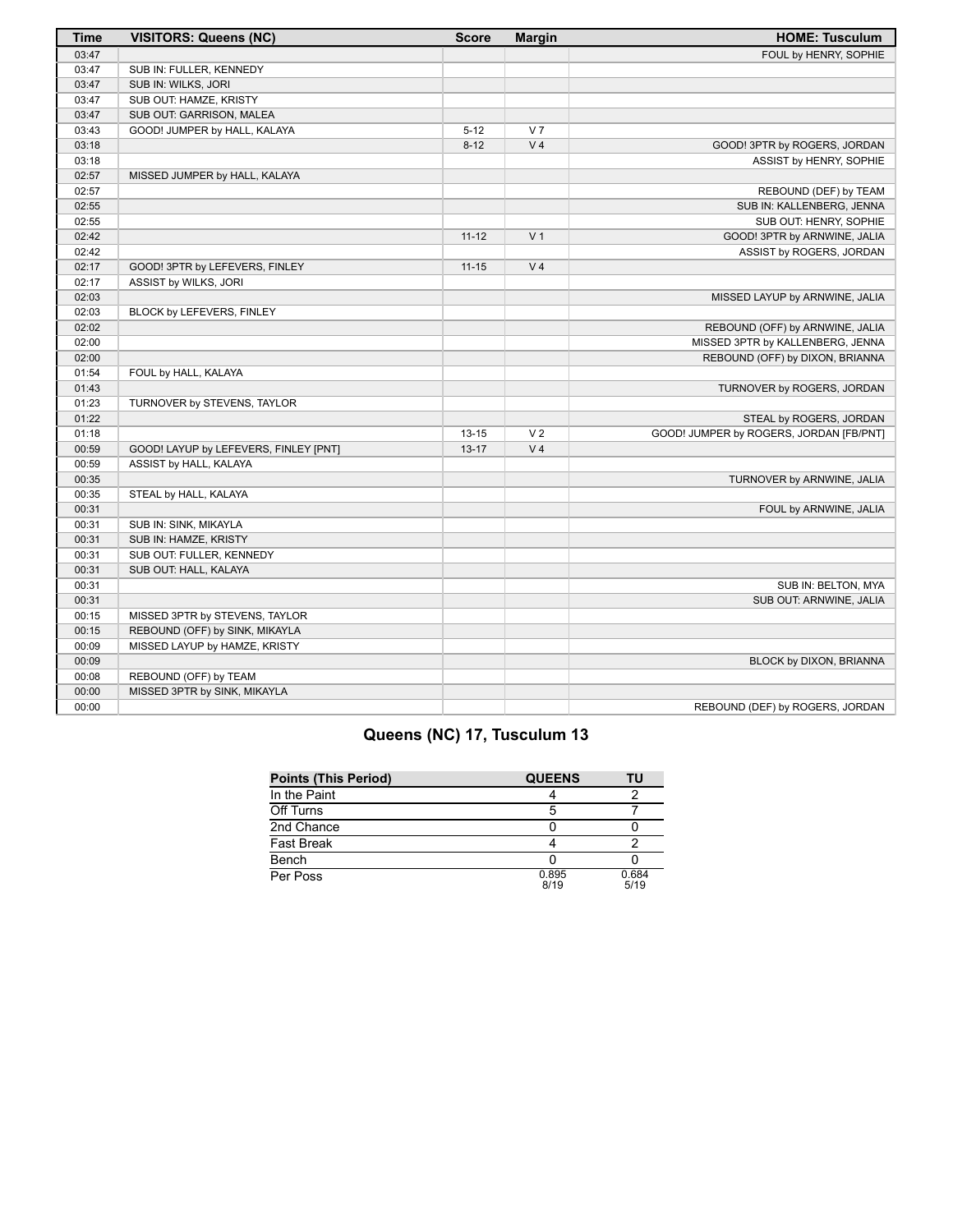# **Official Play-By-Play Queens (NC) vs Tusculum Second Quarter January 19, 2022 at Greeneville, Tenn.**



# **Period 2**

**Starters:**

**Queens (NC)**: 01 STEVENS,TAYLOR (g); 02 HAMZE,KRISTY (g); 21 LEFEVERS,FINLEY (f); 23 HALL,KALAYA (g); 33 GARRISON,MALEA (f);<br>**Tusculum**: 02 ARNWINE,JALIA (g); 10 ROGERS,JORDAN (g); 20 DIXON,BRIANNA (f); 21 HENRY,SOPHIE (g

| Time           | <b>VISITORS: Queens (NC)</b>         | <b>Score</b> | <b>Margin</b>  | <b>HOME: Tusculum</b>                                       |
|----------------|--------------------------------------|--------------|----------------|-------------------------------------------------------------|
| 10:00          | SUB IN: WILKS, JORI                  |              |                |                                                             |
| 10:00          | SUB IN: SINK, MIKAYLA                |              |                |                                                             |
| 10:00          | SUB OUT: STEVENS, TAYLOR             |              |                |                                                             |
| 10:00          | SUB OUT: GARRISON, MALEA             |              |                |                                                             |
| 10:00          |                                      |              |                | SUB IN: EUBANKS, MYAJAE                                     |
| 10:00          |                                      |              |                | SUB OUT: ROGERS, JORDAN                                     |
| 09:51          | GOOD! 3PTR by HALL, KALAYA           | 13-20        | V <sub>7</sub> |                                                             |
| 09:35          |                                      | $15 - 20$    | V <sub>5</sub> | GOOD! LAYUP by EUBANKS, MYAJAE [PNT]                        |
| 09:35          |                                      |              |                | ASSIST by DIXON, BRIANNA                                    |
| 09:19          | TURNOVER by HALL, KALAYA             |              |                |                                                             |
| 09:18          |                                      |              |                | STEAL by HENRY, SOPHIE                                      |
| 09:13          |                                      |              |                | MISSED JUMPER by BELTON, MYA                                |
| 09:13          |                                      |              |                | REBOUND (OFF) by EUBANKS, MYAJAE                            |
| 09:12          |                                      | 17-20        | V <sub>3</sub> | GOOD! LAYUP by EUBANKS, MYAJAE [PNT]                        |
| 09:00          | SUB IN: STEVENS, TAYLOR              |              |                |                                                             |
| 09:00          | SUB OUT: SINK, MIKAYLA               |              |                |                                                             |
| 08:56<br>08:55 | TURNOVER by STEVENS, TAYLOR          |              |                |                                                             |
| 08:53          |                                      | 19-20        | V <sub>1</sub> | STEAL by BELTON, MYA<br>GOOD! LAYUP by BELTON, MYA [FB/PNT] |
| 08:53          |                                      |              |                | ASSIST by HENRY, SOPHIE                                     |
| 08:53          | FOUL by LEFEVERS, FINLEY             |              |                |                                                             |
| 08:53          |                                      |              |                | MISSED FT by BELTON, MYA                                    |
| 08:53          | REBOUND (DEF) by LEFEVERS, FINLEY    |              |                |                                                             |
| 08:53          | SUB IN: GARRISON, MALEA              |              |                |                                                             |
| 08:53          | SUB OUT: WILKS, JORI                 |              |                |                                                             |
| 08:51          | TURNOVER by LEFEVERS, FINLEY         |              |                |                                                             |
| 08:51          |                                      |              |                | STEAL by ARNWINE, JALIA                                     |
| 08:48          | MISSED 3PTR by HALL, KALAYA          |              |                |                                                             |
| 08:48          | REBOUND (OFF) by LEFEVERS, FINLEY    |              |                |                                                             |
| 08:35          |                                      |              |                | TURNOVER by BELTON, MYA                                     |
| 08:31          | GOOD! JUMPER by GARRISON, MALEA [FB] | 19-22        | $V_3$          |                                                             |
| 08:09          |                                      |              |                | SUB IN: ROGERS, JORDAN                                      |
| 08:09          |                                      |              |                | SUB OUT: HENRY, SOPHIE                                      |
| 08:03          |                                      |              |                | TURNOVER by DIXON, BRIANNA                                  |
| 08:02          | STEAL by GARRISON, MALEA             |              |                |                                                             |
| 07:39          | MISSED 3PTR by HALL, KALAYA          |              |                |                                                             |
| 07:39          |                                      |              |                | REBOUND (DEF) by DIXON, BRIANNA                             |
| 07:27          |                                      | $22 - 22$    | $\top$         | GOOD! 3PTR by DIXON, BRIANNA                                |
| 07:27          |                                      |              |                | ASSIST by ROGERS, JORDAN                                    |
| 07:17          |                                      |              |                | SUB IN: HENRY, SOPHIE                                       |
| 07:17          |                                      |              |                | SUB OUT: BELTON, MYA                                        |
| 07:12          | TURNOVER by GARRISON, MALEA          |              |                |                                                             |
| 07:11          |                                      |              |                | STEAL by DIXON, BRIANNA                                     |
| 07:03          |                                      |              |                | MISSED LAYUP by ARNWINE, JALIA                              |
| 07:03          | REBOUND (DEF) by HALL, KALAYA        |              |                | FOUL by EUBANKS, MYAJAE                                     |
| 06:49<br>06:39 | GOOD! LAYUP by HALL, KALAYA [PNT]    | $22 - 24$    | V <sub>2</sub> |                                                             |
| 06:20          |                                      |              |                | MISSED JUMPER by EUBANKS, MYAJAE                            |
| 06:20          | BLOCK by GARRISON, MALEA             |              |                |                                                             |
| 06:20          | REBOUND (DEF) by HALL, KALAYA        |              |                |                                                             |
| 06:12          |                                      |              |                | FOUL by ROGERS, JORDAN                                      |
| 06:12          | MISSED FT by STEVENS, TAYLOR         |              |                |                                                             |
| 06:12          | REBOUND (DEADB) by TEAM              |              |                |                                                             |
| 06:12          | MISSED FT by STEVENS, TAYLOR         |              |                |                                                             |
| 06:12          |                                      |              |                | REBOUND (DEF) by PATTY, LEXI                                |
| 06:12          |                                      |              |                | SUB IN: BELTON, MYA                                         |
| 06:12          |                                      |              |                | SUB IN: PATTY, LEXI                                         |
| 06:12          |                                      |              |                | SUB OUT: ARNWINE, JALIA                                     |
| 06:12          |                                      |              |                | SUB OUT: ROGERS, JORDAN                                     |
| 05:56          | FOUL by HALL, KALAYA                 |              |                |                                                             |
| 05:56          | SUB IN: FULLER, KENNEDY              |              |                |                                                             |
| 05:56          | SUB OUT: HALL, KALAYA                |              |                |                                                             |
| 05:56          |                                      |              |                | SUB IN: ARNWINE, JALIA                                      |
| 05:56          |                                      |              |                | SUB OUT: EUBANKS, MYAJAE                                    |
| 05:44          |                                      |              |                | MISSED LAYUP by ARNWINE, JALIA                              |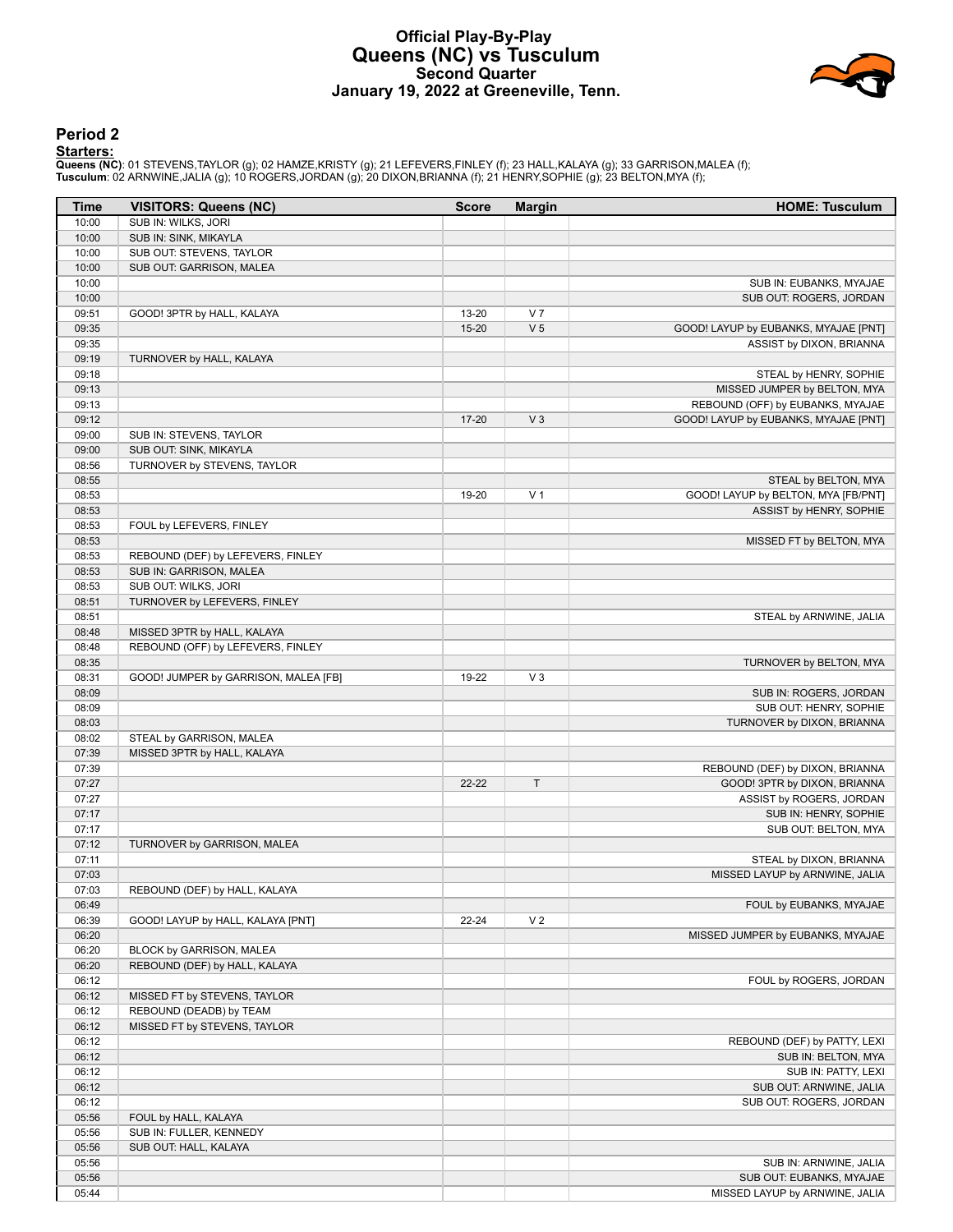| <b>Time</b>    | <b>VISITORS: Queens (NC)</b>                       | <b>Score</b> | <b>Margin</b>  | <b>HOME: Tusculum</b>                                      |
|----------------|----------------------------------------------------|--------------|----------------|------------------------------------------------------------|
| 05:44          | REBOUND (DEF) by LEFEVERS, FINLEY                  |              |                |                                                            |
| 05:31          | MISSED LAYUP by LEFEVERS, FINLEY                   |              |                |                                                            |
| 05:31          |                                                    |              |                | REBOUND (DEF) by HENRY, SOPHIE                             |
| 05:08          | FOUL by HAMZE, KRISTY                              |              |                |                                                            |
| 05:08          | SUB IN: DRAYTON, DIVINE                            |              |                |                                                            |
| 05:08          | SUB OUT: HAMZE, KRISTY                             |              |                |                                                            |
| 05:07          | FOUL by FULLER, KENNEDY                            |              |                |                                                            |
| 04:52          |                                                    |              |                | MISSED LAYUP by ARNWINE, JALIA                             |
| 04:52          | REBOUND (DEF) by GARRISON, MALEA                   |              |                |                                                            |
| 04:30          | MISSED LAYUP by LEFEVERS, FINLEY                   |              |                |                                                            |
| 04:30          |                                                    |              |                | REBOUND (DEF) by DIXON, BRIANNA                            |
| 04:23          | FOUL by FULLER, KENNEDY                            |              |                |                                                            |
| 04:23          |                                                    |              |                | TIMEOUT media                                              |
| 04:23          |                                                    | 23-24        | V <sub>1</sub> | GOOD! FT by PATTY, LEXI                                    |
| 04:23          |                                                    | $24 - 24$    | $\top$         | GOOD! FT by PATTY, LEXI                                    |
| 04:23<br>04:23 | SUB IN: MCMILLIAN, TIA<br>SUB OUT: FULLER, KENNEDY |              |                |                                                            |
| 03:55          | MISSED 3PTR by MCMILLIAN, TIA                      |              |                |                                                            |
| 03:55          |                                                    |              |                | REBOUND (DEF) by BELTON, MYA                               |
| 03:42          | FOUL by STEVENS, TAYLOR                            |              |                |                                                            |
| 03:42          |                                                    |              |                | MISSED FT by HENRY, SOPHIE                                 |
| 03:42          |                                                    |              |                | REBOUND (DEADB) by TEAM                                    |
| 03:42          |                                                    |              |                | MISSED FT by HENRY, SOPHIE                                 |
| 03:42          | REBOUND (DEF) by GARRISON, MALEA                   |              |                |                                                            |
| 03:31          |                                                    |              |                | FOUL by DIXON, BRIANNA                                     |
| 03:31          | GOOD! FT by STEVENS, TAYLOR                        | 24-25        | V <sub>1</sub> |                                                            |
| 03:31          | MISSED FT by STEVENS, TAYLOR                       |              |                |                                                            |
| 03:31          |                                                    |              |                | REBOUND (DEF) by PATTY, LEXI                               |
| 03:21          |                                                    |              |                | TURNOVER by ARNWINE, JALIA                                 |
| 03:19          | STEAL by GARRISON, MALEA                           |              |                |                                                            |
| 03:17          | TURNOVER by GARRISON, MALEA                        |              |                |                                                            |
| 03:17          |                                                    |              |                | STEAL by HENRY, SOPHIE                                     |
| 03:10          |                                                    | $27 - 25$    | H <sub>2</sub> | GOOD! 3PTR by ARNWINE, JALIA [FB]                          |
| 03:10          |                                                    |              |                | ASSIST by DIXON, BRIANNA                                   |
| 02:49          | TURNOVER by GARRISON, MALEA                        |              |                |                                                            |
| 02:49          |                                                    |              |                | SUB IN: ROGERS, JORDAN                                     |
| 02:49          |                                                    |              |                | SUB OUT: HENRY, SOPHIE                                     |
| 02:33          |                                                    | 29-25        | H 4            | GOOD! JUMPER by ROGERS, JORDAN                             |
| 02:33          |                                                    |              |                | ASSIST by DIXON, BRIANNA                                   |
| 02:11          | MISSED LAYUP by STEVENS, TAYLOR                    |              |                |                                                            |
| 02:11          | REBOUND (OFF) by GARRISON, MALEA                   |              |                |                                                            |
| 01:48<br>01:48 | MISSED JUMPER by STEVENS, TAYLOR                   |              |                |                                                            |
| 01:21          |                                                    |              |                | REBOUND (DEF) by BELTON, MYA<br>TURNOVER by ROGERS, JORDAN |
| 01:21          |                                                    |              |                |                                                            |
| 01:11          | STEAL by STEVENS, TAYLOR                           |              |                | FOUL by ROGERS, JORDAN                                     |
| 01:11          | GOOD! FT by LEFEVERS, FINLEY                       | 29-26        | $H_3$          |                                                            |
| 01:11          | GOOD! FT by LEFEVERS, FINLEY                       | 29-27        | H <sub>2</sub> |                                                            |
| 01:11          |                                                    |              |                | SUB IN: HENRY, SOPHIE                                      |
| 01:11          |                                                    |              |                | SUB OUT: ROGERS, JORDAN                                    |
| 00:58          |                                                    |              |                | MISSED 3PTR by BELTON, MYA                                 |
| 00:58          | REBOUND (DEF) by LEFEVERS, FINLEY                  |              |                |                                                            |
| 00:32          |                                                    |              |                | FOUL by PATTY, LEXI                                        |
| 00:32          | MISSED FT by STEVENS, TAYLOR                       |              |                |                                                            |
| 00:32          | REBOUND (DEADB) by TEAM                            |              |                |                                                            |
| 00:32          | MISSED FT by STEVENS, TAYLOR                       |              |                |                                                            |
| 00:32          |                                                    |              |                | REBOUND (DEF) by DIXON, BRIANNA                            |
| 00:32          | SUB IN: SINK, MIKAYLA                              |              |                |                                                            |
| 00:32          | SUB OUT: MCMILLIAN, TIA                            |              |                |                                                            |
| 00:32          |                                                    |              |                | SUB IN: KALLENBERG, JENNA                                  |
| 00:32          |                                                    |              |                | SUB OUT: PATTY, LEXI                                       |
| 00:05          |                                                    |              |                | FOUL by DIXON, BRIANNA                                     |
| 00:05          |                                                    |              |                | TURNOVER by DIXON, BRIANNA                                 |

# **Queens (NC) 27, Tusculum 29**

| <b>Points (This Period)</b> | <b>QUEENS</b> | ΤU            |
|-----------------------------|---------------|---------------|
| In the Paint                |               |               |
| Off Turns                   |               |               |
| 2nd Chance                  |               |               |
| <b>Fast Break</b>           |               | 5             |
| Bench                       |               |               |
| Per Poss                    | 0.500<br>5/20 | 0.800<br>7/20 |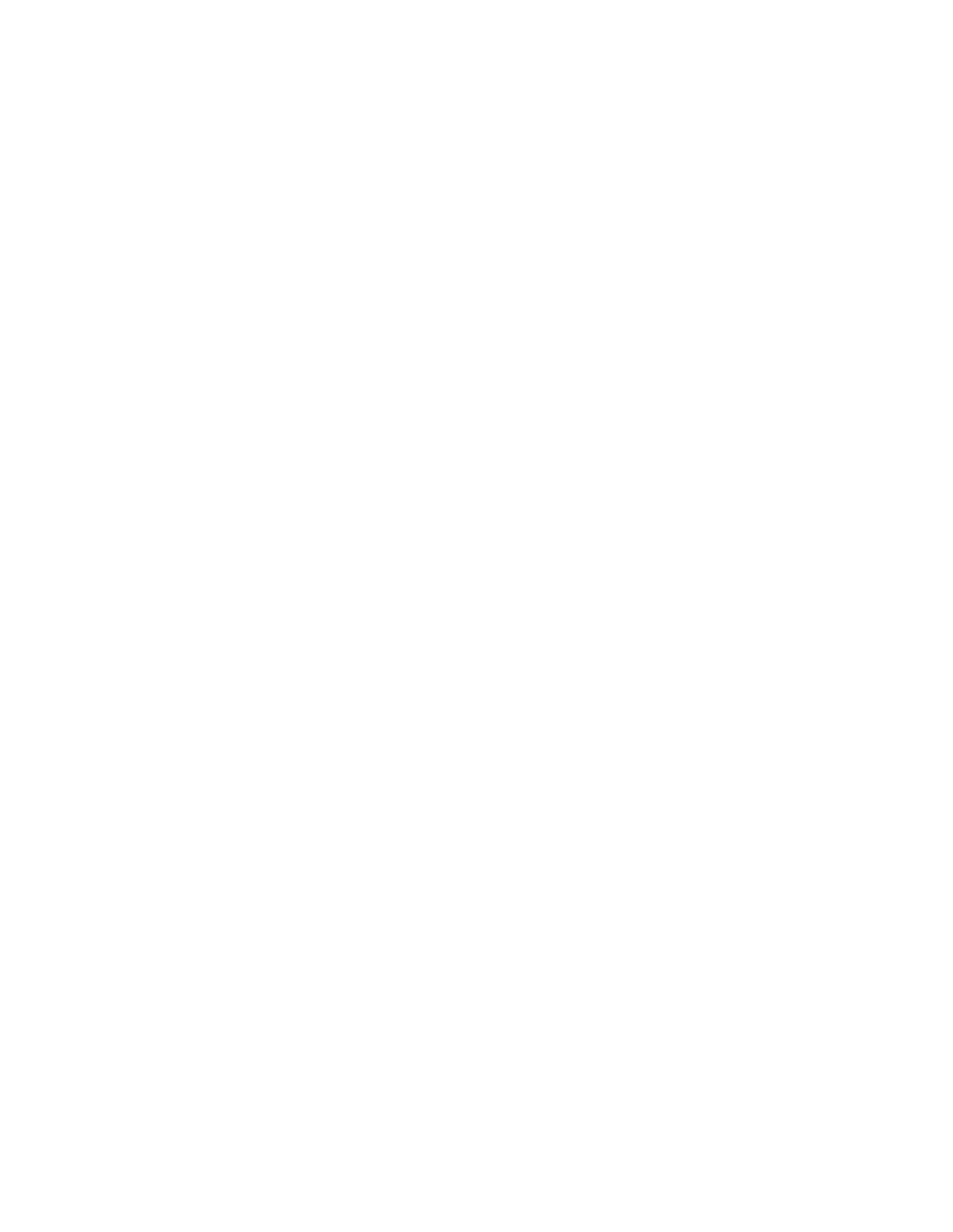# **Official Box Score Queens (NC) vs Tusculum Second Half Statistics Only January 19, 2022 at Greeneville, Tenn.**



| Queens (NC) 25 |                        |   | Record: 5-9, 4-9 SAC |          |         |           |              |           |              |                |              |                |              |              |                |              |
|----------------|------------------------|---|----------------------|----------|---------|-----------|--------------|-----------|--------------|----------------|--------------|----------------|--------------|--------------|----------------|--------------|
| No.            | Player                 | S | <b>Pts</b>           | FG       | 3FG     | <b>FT</b> | <b>OR</b>    | <b>DR</b> | <b>TR</b>    | PF             | $\mathsf{A}$ | <b>TO</b>      | <b>Blk</b>   | Stl          | Min            | $+/-$        |
| 01             | <b>STEVENS, TAYLOR</b> | g |                      | $2 - 3$  | $0 - 0$ | $3-6$     | 0            | 3         | 3            | 3              | 2            |                | 0            | $\Omega$     | 18             | 7            |
| 02             | HAMZE, KRISTY          | g | 3                    | $1 - 4$  | $0 - 2$ | $1 - 1$   | 0            |           |              |                | 0            | 0              | $\mathbf{0}$ | 0            | 13             | 5            |
| 21             | LEFEVERS, FINLEY       |   | 2                    | $1 - 5$  | $0 - 2$ | $0 - 0$   | 1            | 4         | 5            | 0              | 0            | 0              | 0            | 0            | 18             | 3            |
| 23             | HALL, KALAYA           | g | 11                   | $5-9$    | $0 - 0$ | $1 - 2$   | 0            | 1         |              | $\mathcal{P}$  | 1            | 4              |              | $\Omega$     | 20             | 5            |
| 33             | <b>GARRISON, MALEA</b> |   | 2                    | $1 - 1$  | $0 - 0$ | $0 - 1$   | $\mathbf{0}$ | 3         | 3            | $\overline{2}$ | 0            | 1              | 0            |              | 17             | 9            |
| 03             | <b>MCMILLIAN, TIA</b>  |   | 0                    | $0 - 0$  | $0 - 0$ | $0 - 0$   | 0            | 0         | $\mathbf{0}$ | 0              | $\Omega$     | 0              | $\mathbf{0}$ | $\Omega$     | $\mathbf{0}$   | $\mathbf{0}$ |
| 04             | DRAYTON, DIVINE        |   | 0                    | $0 - 0$  | $0 - 0$ | $0 - 0$   | $\Omega$     | 0         | $\Omega$     | 0              | 0            | 0              | $\Omega$     | 0            | 2              | $-2$         |
| 12             | <b>FULLER, KENNEDY</b> |   | 0                    | $0 - 0$  | $0 - 0$ | $0 - 0$   | 0            | 0         | $\mathbf{0}$ | $\Omega$       | $\mathbf{0}$ | $\overline{2}$ | $\Omega$     | $\mathbf{0}$ | $\overline{4}$ | 2            |
| 14             | SINK, MIKAYLA          |   | 0                    | $0 - 1$  | $0 - 1$ | $0 - 0$   | 0            | 0         | $\Omega$     | $\Omega$       | 0            | 0              | $\Omega$     | $\Omega$     | 3              | $-2$         |
| 22             | <b>WILKS, JORI</b>     |   | 0                    | $0 - 0$  | $0 - 0$ | $0 - 0$   | $\Omega$     |           |              | $\Omega$       | $\Omega$     | 0              | $\Omega$     | $\mathbf{0}$ | 5              | $-2$         |
|                | <b>TEAM</b>            |   |                      |          |         |           | 0            | 4         | 4            | $\mathbf 0$    |              | 0              |              |              |                |              |
|                | <b>TOTALS</b>          |   |                      | 25 10-23 | $0 - 5$ | $5 - 10$  | 1            | 17        | 18           | 8              | 3            | 8              | 1            |              | 100            |              |

| <b>Shooting By Period</b><br>Period | FG       | FG%   | 3FG      | 3FG%   | FТ      | FT%   |
|-------------------------------------|----------|-------|----------|--------|---------|-------|
| 3rd Otr                             | $5 - 10$ | 50%   | 0-3      | $00\%$ | $2 - 3$ | 67%   |
| 4th Otr                             | $5 - 13$ | 38%   | በ-2      | 00%    | $3 - 7$ | 43%   |
| 2nd Half                            | 0-0      | 0%    | ი-ი      | 0%     | $0 - 0$ | $0\%$ |
| Game                                | 20-49    | 40.8% | $3 - 13$ | 23.1%  | 9-20    | 45.0% |

*Deadball Rebounds:* 5,0 *Last FG Half:* QUEENS 4th-00:28

|     | <b>Tusculum 20</b>       | Record: 6-11, 4-9 SAC |                |           |         |           |              |              |           |    |              |          |             |              |              |          |
|-----|--------------------------|-----------------------|----------------|-----------|---------|-----------|--------------|--------------|-----------|----|--------------|----------|-------------|--------------|--------------|----------|
| No. | Player                   | S                     | <b>Pts</b>     | <b>FG</b> | 3FG     | <b>FT</b> | <b>OR</b>    | <b>DR</b>    | <b>TR</b> | PF | A            | TO       | <b>B</b> lk | Stl          | Min          | $+/-$    |
| 02  | ARNWINE, JALIA           | g                     | $\overline{2}$ | $1 - 7$   | $0 - 3$ | $0-0$     | 2            | 2            | 4         | 2  | 0            | $\Omega$ | $\Omega$    | 0            | 18           | -5       |
| 10  | <b>ROGERS, JORDAN</b>    | g                     | $\mathbf{0}$   | $0 - 2$   | $0 - 1$ | $0 - 0$   |              | 3            | 4         |    |              |          | 0           | 1            | 15           | $-5$     |
| 20  | DIXON, BRIANNA           |                       | 9              | $2 - 10$  | $0 - 0$ | $5-6$     | 4            | 2            | 6         | 2  | 3            |          | 0           | 0            | 20           | $-5$     |
| 21  | <b>HENRY, SOPHIE</b>     | g                     | $\Omega$       | $0 - 1$   | $0 - 1$ | $0 - 0$   | $\mathbf{0}$ | 1            | 1         |    | $\Omega$     | 2        | $\Omega$    | 1            | 20           | $-5$     |
| 23  | <b>BELTON, MYA</b>       |                       |                | $3 - 12$  | $1 - 3$ | $0-0$     | 4            | 5            | 9         | 3  | 2            | 2        | $\Omega$    | 0            | 17           | $-2$     |
| 00  | <b>WALKER, ALYSSA</b>    |                       | 0              | $0 - 0$   | $0 - 0$ | $0 - 0$   | $\Omega$     | 0            | $\Omega$  | 0  | $\Omega$     | $\Omega$ | $\Omega$    | $\mathbf{0}$ | $\mathbf{0}$ | 0        |
| 04  | KALLENBERG, JENNA        |                       | 2              | $1 - 4$   | $0 - 1$ | $0 - 0$   | $\Omega$     | $\mathbf{0}$ | 0         |    | $\Omega$     | 0        | 0           | 1            | 10           | $-3$     |
| 05  | PATTY, LEXI              |                       | 0              | $0 - 0$   | $0 - 0$ | $0-0$     | $\Omega$     | 0            | 0         | 0  | 0            | 0        | $\Omega$    | 0            | $\mathbf{0}$ | 0        |
| 25  | EUBANKS, MYAJAE          |                       | 0              | $0 - 0$   | $0 - 0$ | $0 - 0$   | $\Omega$     | $\Omega$     | 0         | 0  | $\mathbf{0}$ | $\Omega$ | 0           | $\Omega$     | 0            | 0        |
| 33  | <b>WARRINGTON, CHLOE</b> |                       | 0              | $0 - 0$   | $0 - 0$ | $0-0$     | $\Omega$     | $\Omega$     | $\Omega$  | 0  | $\Omega$     | $\Omega$ | $\Omega$    | $\mathbf{0}$ | $\Omega$     | $\Omega$ |
|     | <b>TEAM</b>              |                       |                |           |         |           | 1            | 1            | 2         | 0  |              | 1        |             |              |              |          |
|     | <b>TOTALS</b>            |                       |                | 20 7-36   | $1 - 9$ | $5 - 6$   | 12           | 14           | 26        | 10 | 6            | 7        | 0           | 3            | 100          |          |
|     |                          |                       |                |           |         |           |              |              |           |    |              |          |             |              |              |          |

| <b>Shooting By Period</b><br>Period | FG       | FG%    | 3FG     | 3FG%   | FT    | FT%   |
|-------------------------------------|----------|--------|---------|--------|-------|-------|
| 3rd Qtr                             | 7-22     | 32%    | $1-5$   | 20%    | $2-2$ | 100%  |
| 4th Qtr                             | $0 - 14$ | $00\%$ | $0 - 4$ | $00\%$ | $3-4$ | 75%   |
| 2nd Half                            | $0 - 0$  | 0%     | ი-ი     | 0%     | 0-0   | 0%    |
| Game                                | 18-66    | 27.3%  | հ-22    | 27.3%  | 7-11  | 63.6% |

*Deadball Rebounds:* 2,0 *Last FG Half:* TU -

Bench 0 6

| Game Notes:                                       | <b>Score</b>  |    | 1st 2nd | 3rd | $-4th$ | TOT | <b>Points from (This Period) QUEENS TU</b> |  |
|---------------------------------------------------|---------------|----|---------|-----|--------|-----|--------------------------------------------|--|
| Officials: Kyle Adams (R), Danny Moore (U1), Ryan | <b>QUEENS</b> |    | 10      |     |        | 52  | In the Paint                               |  |
| Freeman (U2)<br>Attendance: 365                   | TU.           | 13 | 16      |     |        | 49  | Off Turns                                  |  |
|                                                   |               |    |         |     |        |     | 2nd Chance                                 |  |
| Start Time: 5:30<br>Conference Game:              |               |    |         |     |        |     | <b>Fast Break</b>                          |  |

Start Time: **5:30** Conference Game;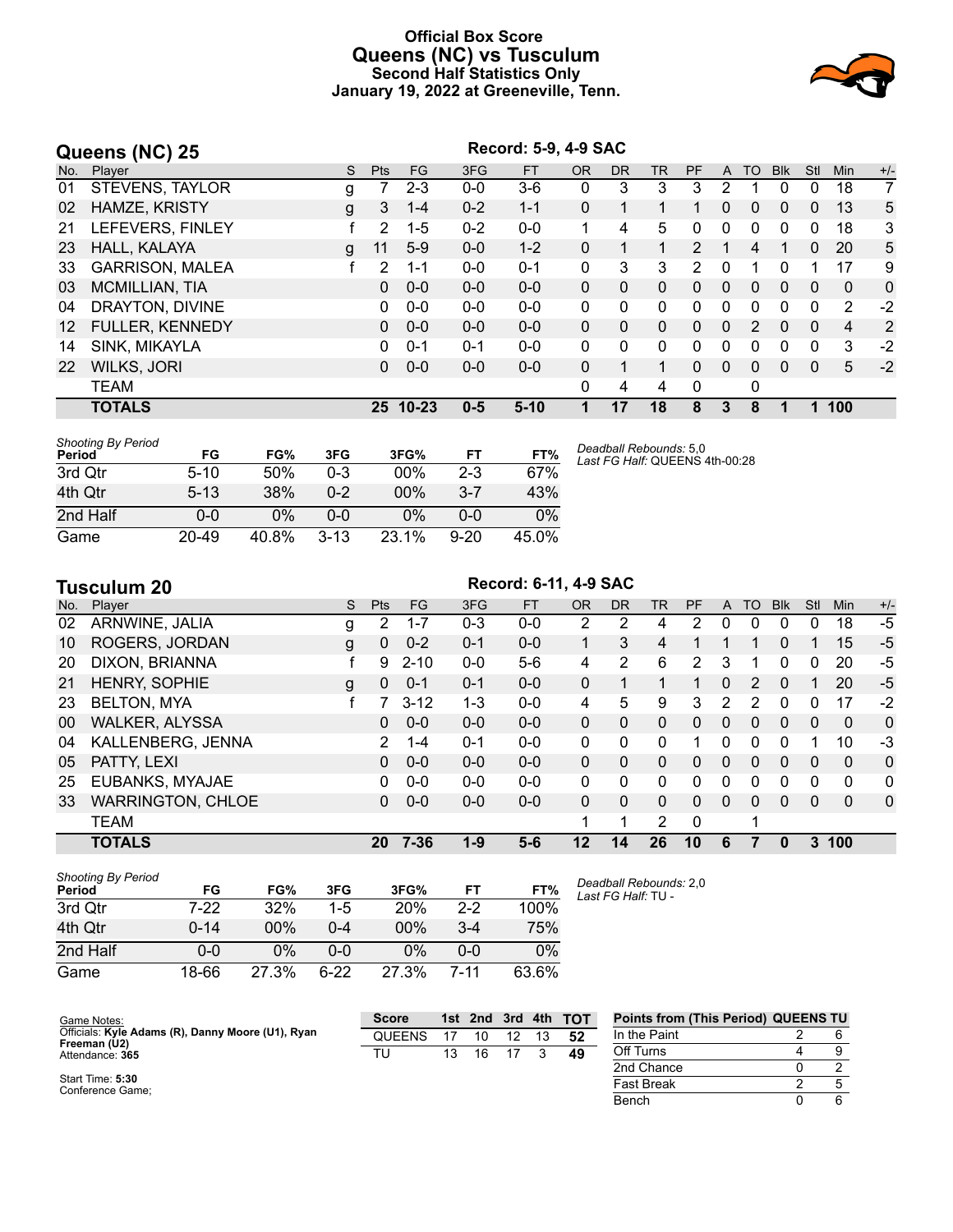# **Official Play-By-Play Queens (NC) vs Tusculum Third Quarter January 19, 2022 at Greeneville, Tenn.**



# **Period 3**

<mark>Starters:</mark><br>Queens (NC): 01 STEVENS,TAYLOR (g); 02 HAMZE,KRISTY (g); 21 LEFEVERS,FINLEY (f); 23 HALL,KALAYA (g); 33 GARRISON,MALEA (f);<br>Tusculum: 02 ARNWINE,JALIA (g); 10 ROGERS,JORDAN (g); 20 DIXON,BRIANNA (f); 21 HENRY,S

| Time  | <b>VISITORS: Queens (NC)</b>          | <b>Score</b> | <b>Margin</b>  | <b>HOME: Tusculum</b>               |
|-------|---------------------------------------|--------------|----------------|-------------------------------------|
| 09:45 | MISSED JUMPER by HALL, KALAYA         |              |                |                                     |
| 09:45 |                                       |              |                | REBOUND (DEF) by ROGERS, JORDAN     |
| 09:38 |                                       |              |                | MISSED LAYUP by DIXON, BRIANNA      |
| 09:38 |                                       |              |                | REBOUND (OFF) by DIXON, BRIANNA     |
| 09:19 |                                       | $31 - 27$    | H 4            | GOOD! LAYUP by ARNWINE, JALIA [PNT] |
| 09:19 |                                       |              |                | ASSIST by DIXON, BRIANNA            |
| 09:00 | MISSED 3PTR by LEFEVERS, FINLEY       |              |                |                                     |
| 09:00 |                                       |              |                | REBOUND (DEF) by ROGERS, JORDAN     |
| 08:34 |                                       | 33-27        | H <sub>6</sub> | GOOD! LAYUP by DIXON, BRIANNA [PNT] |
| 08:34 |                                       |              |                | ASSIST by BELTON, MYA               |
| 08:17 | GOOD! LAYUP by HAMZE, KRISTY [PNT]    | 33-29        | H4             |                                     |
| 08:17 | ASSIST by STEVENS, TAYLOR             |              |                |                                     |
| 08:17 |                                       |              |                | FOUL by DIXON, BRIANNA              |
| 08:17 | GOOD! FT by HAMZE, KRISTY             | 33-30        | $H_3$          |                                     |
| 08:09 |                                       | 36-30        | H <sub>6</sub> | GOOD! 3PTR by BELTON, MYA [FB]      |
| 08:09 |                                       |              |                | ASSIST by DIXON, BRIANNA            |
| 07:55 | MISSED 3PTR by HAMZE, KRISTY          |              |                |                                     |
| 07:55 |                                       |              |                | REBOUND (DEF) by BELTON, MYA        |
| 07:33 |                                       |              |                | MISSED LAYUP by DIXON, BRIANNA      |
| 07:33 | BLOCK by HALL, KALAYA                 |              |                |                                     |
| 07:32 |                                       |              |                | REBOUND (OFF) by ROGERS, JORDAN     |
| 07:28 |                                       |              |                | MISSED 3PTR by ARNWINE, JALIA       |
| 07:28 |                                       |              |                | REBOUND (OFF) by BELTON, MYA        |
| 07:23 |                                       | 38-30        | H 8            | GOOD! LAYUP by BELTON, MYA [PNT]    |
| 07:05 | MISSED 3PTR by LEFEVERS, FINLEY       |              |                |                                     |
| 07:05 |                                       |              |                | REBOUND (DEF) by ROGERS, JORDAN     |
| 06:58 |                                       |              |                | MISSED JUMPER by ROGERS, JORDAN     |
| 06:58 |                                       |              |                | REBOUND (OFF) by DIXON, BRIANNA     |
| 06:54 |                                       |              |                | MISSED LAYUP by DIXON, BRIANNA      |
| 06:54 |                                       |              |                | REBOUND (OFF) by BELTON, MYA        |
| 06:38 |                                       |              |                | MISSED LAYUP by BELTON, MYA         |
| 06:38 | REBOUND (DEF) by GARRISON, MALEA      |              |                |                                     |
| 06:30 |                                       |              |                | FOUL by ARNWINE, JALIA              |
| 06:30 | MISSED FT by STEVENS, TAYLOR          |              |                |                                     |
| 06:30 | REBOUND (DEADB) by TEAM               |              |                |                                     |
| 06:30 | GOOD! FT by STEVENS, TAYLOR           | 38-31        | H 7            |                                     |
| 06:30 |                                       |              |                | SUB IN: KALLENBERG, JENNA           |
| 06:30 |                                       |              |                | SUB OUT: BELTON, MYA                |
| 06:04 | FOUL by STEVENS, TAYLOR               |              |                |                                     |
| 05:50 | FOUL by HAMZE, KRISTY                 |              |                |                                     |
| 05:50 |                                       |              |                | <b>TIMEOUT 30SEC</b>                |
| 05:50 | SUB IN: FULLER, KENNEDY               |              |                |                                     |
| 05:50 | SUB OUT: HAMZE, KRISTY                |              |                |                                     |
| 05:46 |                                       |              |                | MISSED JUMPER by DIXON, BRIANNA     |
| 05:46 | REBOUND (DEF) by LEFEVERS, FINLEY     |              |                |                                     |
| 05:31 | MISSED LAYUP by LEFEVERS, FINLEY      |              |                |                                     |
| 05:31 |                                       |              |                | REBOUND (DEF) by HENRY, SOPHIE      |
| 05:19 |                                       |              |                | MISSED LAYUP by DIXON, BRIANNA      |
| 05:19 | REBOUND (DEF) by TEAM                 |              |                |                                     |
| 05:03 | GOOD! JUMPER by HALL, KALAYA [PNT]    | 38-33        | H <sub>5</sub> |                                     |
| 04:41 | FOUL by GARRISON, MALEA               |              |                |                                     |
| 04:41 |                                       |              |                | <b>TIMEOUT MEDIA</b>                |
| 04:41 | SUB IN: WILKS, JORI                   |              |                |                                     |
| 04:41 | SUB OUT: LEFEVERS, FINLEY             |              |                |                                     |
| 04:28 |                                       |              |                | MISSED JUMPER by KALLENBERG, JENNA  |
| 04:28 |                                       |              |                | REBOUND (OFF) by ARNWINE, JALIA     |
| 04:19 |                                       |              |                | MISSED LAYUP by ARNWINE, JALIA      |
| 04:19 |                                       |              |                | REBOUND (OFF) by TEAM               |
| 04:18 |                                       |              |                | SUB IN: BELTON, MYA                 |
| 04:18 |                                       |              |                | SUB OUT: ARNWINE, JALIA             |
| 04:09 |                                       |              |                | MISSED 3PTR by BELTON, MYA          |
| 04:09 |                                       |              |                | REBOUND (OFF) by DIXON, BRIANNA     |
| 04:06 |                                       |              |                | MISSED LAYUP by DIXON, BRIANNA      |
| 04:06 | REBOUND (DEF) by TEAM                 |              |                |                                     |
| 03:39 | GOOD! JUMPER by STEVENS, TAYLOR [PNT] | 38-35        | H <sub>3</sub> |                                     |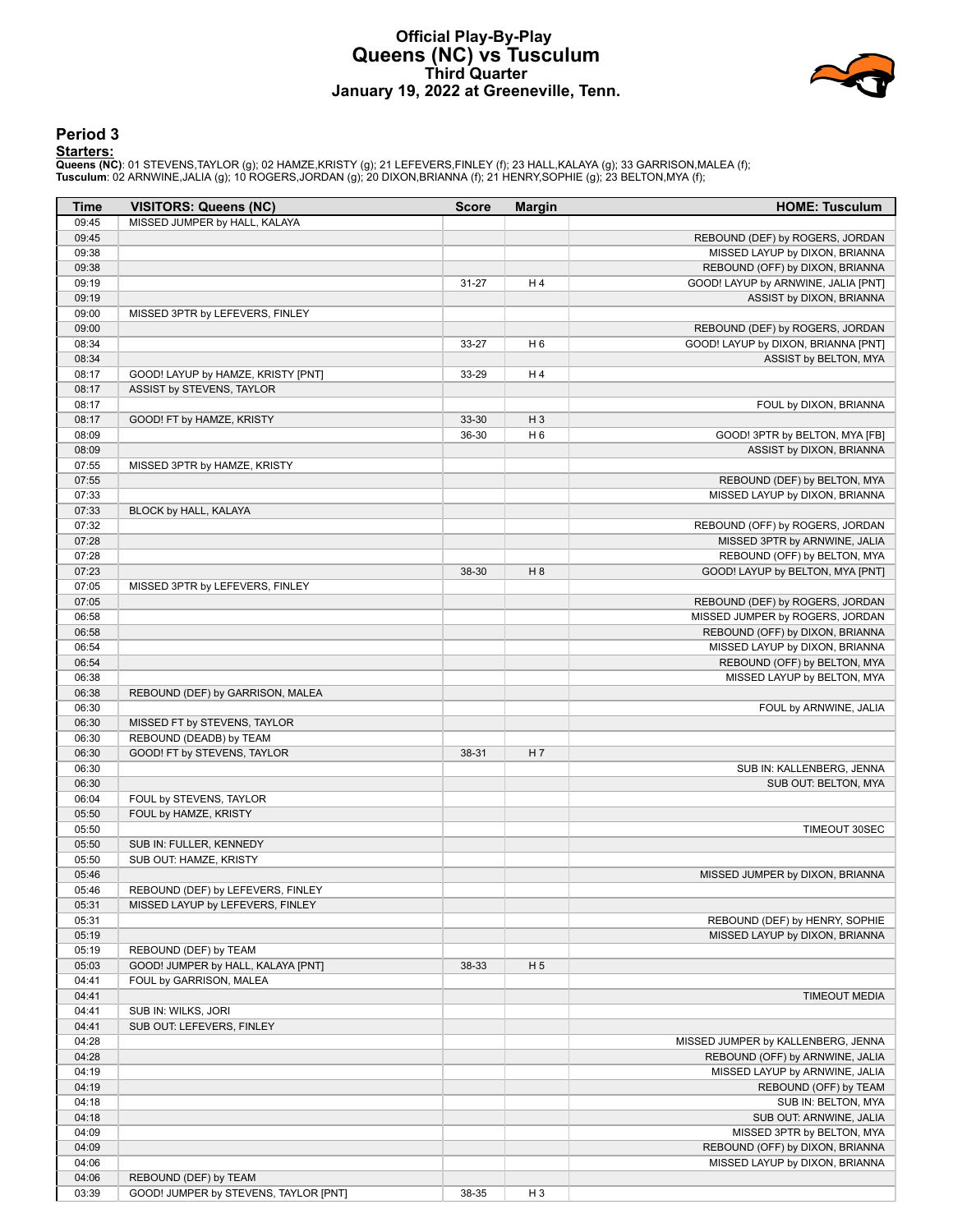| <b>Time</b> | <b>VISITORS: Queens (NC)</b>         | <b>Score</b> | <b>Margin</b>  | <b>HOME: Tusculum</b>                     |
|-------------|--------------------------------------|--------------|----------------|-------------------------------------------|
| 03:16       |                                      |              |                | MISSED 3PTR by KALLENBERG, JENNA          |
| 03:16       | REBOUND (DEF) by STEVENS, TAYLOR     |              |                |                                           |
| 03:09       | GOOD! LAYUP by HALL, KALAYA [FB/PNT] | 38-37        | H <sub>1</sub> |                                           |
| 03:09       | ASSIST by STEVENS, TAYLOR            |              |                |                                           |
| 02:47       |                                      | 40-37        | $H_3$          | GOOD! JUMPER by BELTON, MYA               |
| 02:47       |                                      |              |                | ASSIST by ROGERS, JORDAN                  |
| 02:41       | TURNOVER by GARRISON, MALEA          |              |                |                                           |
| 02:41       | SUB IN: LEFEVERS, FINLEY             |              |                |                                           |
| 02:41       | SUB OUT: GARRISON, MALEA             |              |                |                                           |
| 02:26       | FOUL by STEVENS, TAYLOR              |              |                |                                           |
| 02:26       |                                      | 41-37        | H4             | GOOD! FT by DIXON, BRIANNA                |
| 02:26       |                                      | 42-37        | H <sub>5</sub> | GOOD! FT by DIXON, BRIANNA                |
| 02:26       | TIMEOUT 30SEC                        |              |                |                                           |
| 02:26       | SUB IN: SINK, MIKAYLA                |              |                |                                           |
| 02:26       | SUB OUT: STEVENS, TAYLOR             |              |                |                                           |
| 02:26       |                                      |              |                | SUB IN: ARNWINE, JALIA                    |
| 02:26       |                                      |              |                | SUB OUT: KALLENBERG, JENNA                |
| 02:16       | TURNOVER by FULLER, KENNEDY          |              |                |                                           |
| 02:16       | TURNOVER by FULLER, KENNEDY          |              |                |                                           |
| 02:16       | SUB IN: DRAYTON, DIVINE              |              |                |                                           |
| 02:16       | SUB OUT: FULLER, KENNEDY             |              |                |                                           |
| 02:01       |                                      |              |                | MISSED 3PTR by ROGERS, JORDAN             |
| 02:01       | REBOUND (DEF) by LEFEVERS, FINLEY    |              |                |                                           |
| 01:37       |                                      |              |                | SUB IN: KALLENBERG, JENNA                 |
| 01:37       |                                      |              |                | SUB OUT: ROGERS, JORDAN                   |
| 01:23       |                                      |              |                | FOUL by HENRY, SOPHIE                     |
| 01:21       | TURNOVER by HALL, KALAYA             |              |                |                                           |
| 01:20       |                                      |              |                | STEAL by KALLENBERG, JENNA                |
| 01:18       |                                      | 44-37        | H 7            | GOOD! LAYUP by KALLENBERG, JENNA [FB/PNT] |
| 01:18       |                                      |              |                | ASSIST by DIXON, BRIANNA                  |
| 00:59       |                                      |              |                | FOUL by KALLENBERG, JENNA                 |
| 00:49       | TURNOVER by HALL, KALAYA             |              |                |                                           |
| 00:34       |                                      | 46-37        | H9             | GOOD! JUMPER by DIXON, BRIANNA            |
| 00:34       |                                      |              |                | ASSIST by BELTON, MYA                     |
| 00:06       | GOOD! JUMPER by HALL, KALAYA [PNT]   | 46-39        | H 7            |                                           |
| 00:00       |                                      |              |                | MISSED LAYUP by KALLENBERG, JENNA         |
| 00:00       | REBOUND (DEF) by WILKS, JORI         |              |                |                                           |

# **Queens (NC) 39, Tusculum 46**

| <b>Points (This Period)</b> | <b>QUEENS</b> | τU            |
|-----------------------------|---------------|---------------|
| In the Paint                |               |               |
| Off Turns                   |               |               |
| 2nd Chance                  |               |               |
| <b>Fast Break</b>           |               |               |
| Bench                       |               |               |
| Per Poss                    | 0.706<br>6/17 | 1.000<br>R/17 |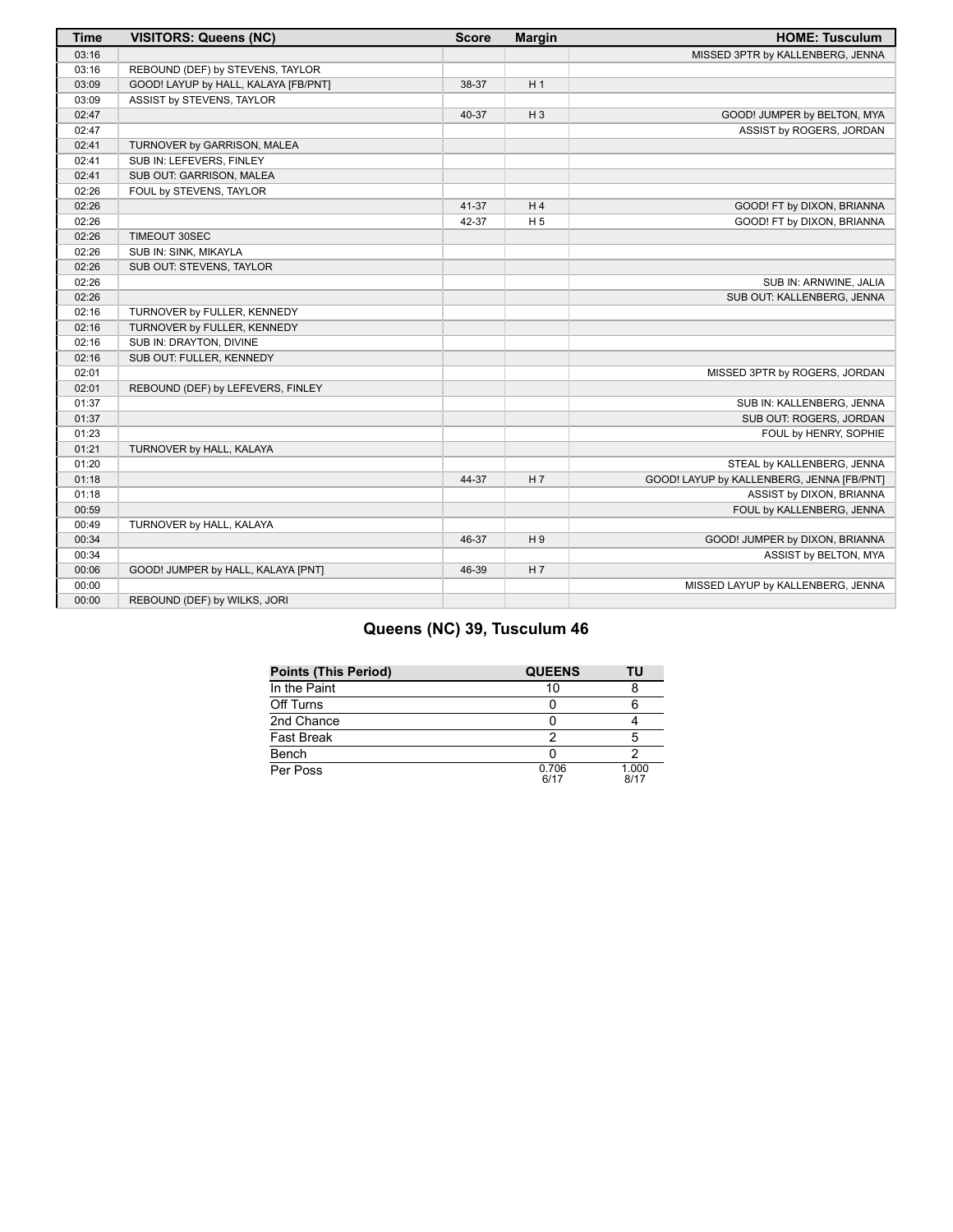# **Official Play-By-Play Queens (NC) vs Tusculum Fourth Quarter January 19, 2022 at Greeneville, Tenn.**



## **Period 4**

<mark>Starters:</mark><br>Queens (NC): 01 STEVENS,TAYLOR (g); 02 HAMZE,KRISTY (g); 21 LEFEVERS,FINLEY (f); 23 HALL,KALAYA (g); 33 GARRISON,MALEA (f);<br>Tusculum: 02 ARNWINE,JALIA (g); 10 ROGERS,JORDAN (g); 20 DIXON,BRIANNA (f); 21 HENRY,S

| <b>Time</b>    | <b>VISITORS: Queens (NC)</b>          | <b>Score</b> | <b>Margin</b>  | <b>HOME: Tusculum</b>                                       |
|----------------|---------------------------------------|--------------|----------------|-------------------------------------------------------------|
| 10:00          |                                       |              |                | SUB IN: KALLENBERG, JENNA                                   |
| 10:00          |                                       |              |                | SUB OUT: ROGERS, JORDAN                                     |
| 09:36          |                                       |              |                | TURNOVER by DIXON, BRIANNA                                  |
| 09:34          | STEAL by GARRISON, MALEA              |              |                |                                                             |
| 09:31          | MISSED LAYUP by STEVENS, TAYLOR       |              |                |                                                             |
| 09:31          |                                       |              |                | REBOUND (DEF) by TEAM                                       |
| 09:09          |                                       |              |                | MISSED 3PTR by ARNWINE, JALIA                               |
| 09:09          | REBOUND (DEF) by TEAM                 |              |                |                                                             |
| 08:53          | MISSED LAYUP by HAMZE, KRISTY         |              |                |                                                             |
| 08:53          |                                       |              |                | REBOUND (DEF) by ARNWINE, JALIA                             |
| 08:45          |                                       |              |                | MISSED LAYUP by ARNWINE, JALIA                              |
| 08:45          |                                       |              |                | REBOUND (OFF) by BELTON, MYA                                |
| 08:42          |                                       |              |                | MISSED LAYUP by BELTON, MYA                                 |
| 08:42          |                                       |              |                | REBOUND (OFF) by ARNWINE, JALIA                             |
| 08:37          |                                       |              |                | MISSED LAYUP by BELTON, MYA                                 |
| 08:37          | REBOUND (DEF) by HAMZE, KRISTY        |              |                |                                                             |
| 08:28          | MISSED JUMPER by HALL, KALAYA         |              |                |                                                             |
| 08:28          | REBOUND (OFF) by LEFEVERS, FINLEY     |              |                |                                                             |
| 08:27          | GOOD! LAYUP by LEFEVERS, FINLEY [PNT] | 46-41        | H <sub>5</sub> |                                                             |
| 07:52          |                                       |              |                | TURNOVER by TEAM                                            |
| 07:52          | SUB IN: SINK, MIKAYLA                 |              |                |                                                             |
| 07:52          | SUB OUT: HAMZE, KRISTY                |              |                |                                                             |
| 07:52<br>07:52 |                                       |              |                | SUB IN: ROGERS, JORDAN<br>SUB OUT: KALLENBERG, JENNA        |
|                |                                       |              |                |                                                             |
| 07:41<br>07:41 | MISSED 3PTR by SINK, MIKAYLA          |              |                |                                                             |
| 07:23          |                                       |              |                | REBOUND (DEF) by BELTON, MYA<br>MISSED LAYUP by BELTON, MYA |
| 07:22          | REBOUND (DEF) by TEAM                 |              |                |                                                             |
| 07:20          | SUB IN: HAMZE, KRISTY                 |              |                |                                                             |
| 07:20          | SUB OUT: SINK, MIKAYLA                |              |                |                                                             |
| 07:03          | GOOD! LAYUP by GARRISON, MALEA [PNT]  | 46-43        | H <sub>3</sub> |                                                             |
| 07:03          |                                       |              |                | FOUL by BELTON, MYA                                         |
| 07:03          | MISSED FT by GARRISON, MALEA          |              |                |                                                             |
| 07:03          |                                       |              |                | REBOUND (DEF) by DIXON, BRIANNA                             |
| 06:44          |                                       |              |                | MISSED JUMPER by ARNWINE, JALIA                             |
| 06:44          | REBOUND (DEF) by GARRISON, MALEA      |              |                |                                                             |
| 06:34          | MISSED 3PTR by HAMZE, KRISTY          |              |                |                                                             |
| 06:34          |                                       |              |                | REBOUND (DEF) by DIXON, BRIANNA                             |
| 06:08          |                                       |              |                | MISSED LAYUP by DIXON, BRIANNA                              |
| 06:08          | REBOUND (DEF) by STEVENS, TAYLOR      |              |                |                                                             |
| 06:05          |                                       |              |                | FOUL by BELTON, MYA                                         |
| 05:54          | GOOD! LAYUP by HALL, KALAYA [PNT]     | 46-45        | H <sub>1</sub> |                                                             |
| 05:29          |                                       |              |                | TURNOVER by ROGERS, JORDAN                                  |
| 05:17          | TURNOVER by HALL, KALAYA              |              |                |                                                             |
| 05:17          |                                       |              |                | STEAL by HENRY, SOPHIE                                      |
| 05:17          |                                       |              |                | TIMEOUT 30SEC                                               |
| 04:55          |                                       |              |                | MISSED JUMPER by BELTON, MYA                                |
| 04:55          |                                       |              |                | REBOUND (OFF) by BELTON, MYA                                |
| 04:52          |                                       |              |                | TURNOVER by BELTON, MYA                                     |
| 04:44          | FOUL by HALL, KALAYA                  |              |                |                                                             |
| 04:44          | TURNOVER by HALL, KALAYA              |              |                |                                                             |
| 04:14          |                                       |              |                | MISSED 3PTR by HENRY, SOPHIE                                |
| 04:14          | REBOUND (DEF) by LEFEVERS, FINLEY     |              |                |                                                             |
| 04:05          |                                       |              |                | FOUL by ROGERS, JORDAN                                      |
| 04:05          | MISSED FT by STEVENS, TAYLOR          |              |                |                                                             |
| 04:05          | REBOUND (DEADB) by TEAM               |              |                |                                                             |
| 04:05          | GOOD! FT by STEVENS, TAYLOR           | 46-46        | $\top$         |                                                             |
| 03:50          | FOUL by STEVENS, TAYLOR               |              |                |                                                             |
| 03:50          |                                       | 47-46        | H <sub>1</sub> | GOOD! FT by DIXON, BRIANNA                                  |
| 03:50          |                                       | 48-46        | H <sub>2</sub> | GOOD! FT by DIXON, BRIANNA                                  |
| 03:44          | TURNOVER by STEVENS, TAYLOR           |              |                |                                                             |
| 03:43          |                                       |              |                | STEAL by ROGERS, JORDAN                                     |
| 03:37          |                                       |              |                | MISSED LAYUP by BELTON, MYA                                 |
| 03:37          | REBOUND (DEF) by HALL, KALAYA         |              |                |                                                             |
| 03:34          |                                       |              |                | FOUL by BELTON, MYA                                         |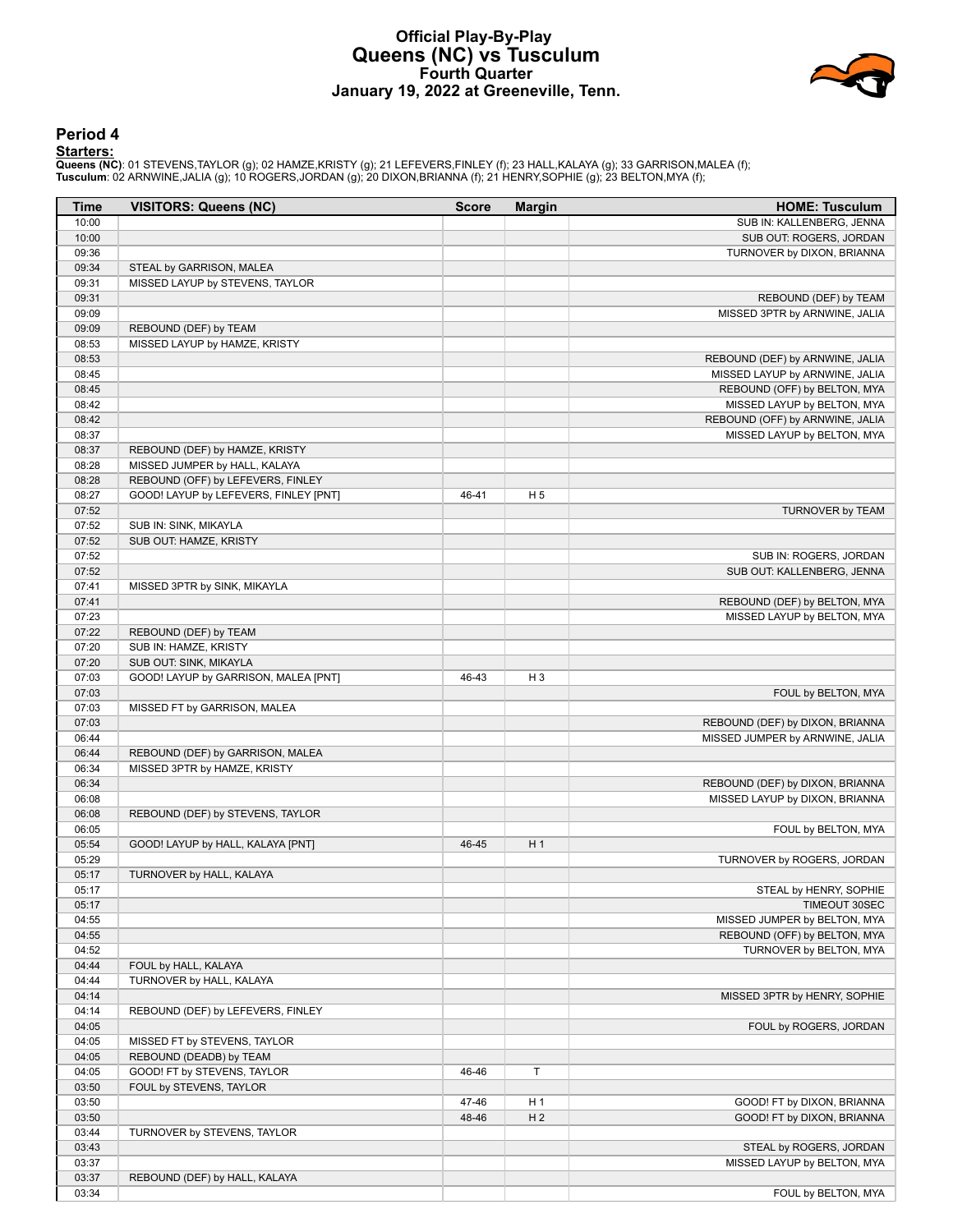| <b>Time</b> | <b>VISITORS: Queens (NC)</b>         | <b>Score</b> | <b>Margin</b>  | <b>HOME: Tusculum</b>           |
|-------------|--------------------------------------|--------------|----------------|---------------------------------|
| 03:34       |                                      |              |                | SUB IN: KALLENBERG, JENNA       |
| 03:34       |                                      |              |                | SUB OUT: ROGERS, JORDAN         |
| 03:22       | MISSED LAYUP by HALL, KALAYA         |              |                |                                 |
| 03:22       |                                      |              |                | REBOUND (DEF) by BELTON, MYA    |
| 03:19       |                                      |              |                | TURNOVER by BELTON, MYA         |
| 03:15       | MISSED JUMPER by HALL, KALAYA        |              |                |                                 |
| 03:15       |                                      |              |                | REBOUND (DEF) by BELTON, MYA    |
| 02:50       |                                      |              |                | MISSED 3PTR by ARNWINE, JALIA   |
| 02:50       |                                      |              |                | REBOUND (OFF) by DIXON, BRIANNA |
| 02:48       | FOUL by GARRISON, MALEA              |              |                |                                 |
| 02:48       |                                      |              |                | SUB IN: ROGERS, JORDAN          |
| 02:48       |                                      |              |                | SUB OUT: BELTON, MYA            |
| 02:32       |                                      |              |                | TURNOVER by HENRY, SOPHIE       |
| 02:15       | MISSED LAYUP by LEFEVERS, FINLEY     |              |                |                                 |
| 02:15       |                                      |              |                | REBOUND (DEF) by ARNWINE, JALIA |
| 02:02       |                                      |              |                | TURNOVER by HENRY, SOPHIE       |
| 01:53       | GOOD! LAYUP by HALL, KALAYA [PNT]    | 48-48        | T.             |                                 |
| 01:26       | FOUL by HALL, KALAYA                 |              |                |                                 |
| 01:26       |                                      |              |                | MISSED FT by DIXON, BRIANNA     |
| 01:26       |                                      |              |                | REBOUND (DEADB) by TEAM         |
| 01:26       |                                      | 49-48        | H <sub>1</sub> | GOOD! FT by DIXON, BRIANNA      |
| 01:26       |                                      |              |                | SUB IN: BELTON, MYA             |
| 01:26       |                                      |              |                | SUB OUT: KALLENBERG, JENNA      |
| 01:15       |                                      |              |                | FOUL by ARNWINE, JALIA          |
| 01:15       | GOOD! FT by HALL, KALAYA             | 49-49        | T              |                                 |
| 01:15       | MISSED FT by HALL, KALAYA            |              |                |                                 |
| 01:15       |                                      |              |                | REBOUND (DEF) by BELTON, MYA    |
| 00:59       |                                      |              |                | MISSED JUMPER by BELTON, MYA    |
| 00:59       | REBOUND (DEF) by LEFEVERS, FINLEY    |              |                |                                 |
| 00:50       | TIMEOUT 30SEC                        |              |                |                                 |
| 00:28       | GOOD! LAYUP by STEVENS, TAYLOR [PNT] | 49-51        | V <sub>2</sub> |                                 |
| 00:28       | ASSIST by HALL, KALAYA               |              |                |                                 |
| 00:23       |                                      |              |                | <b>TIMEOUT TEAM</b>             |
| 00:09       |                                      |              |                | MISSED JUMPER by DIXON, BRIANNA |
| 00:09       | REBOUND (DEF) by STEVENS, TAYLOR     |              |                |                                 |
| 00:05       |                                      |              |                | FOUL by DIXON, BRIANNA          |
| 00:05       | MISSED FT by STEVENS, TAYLOR         |              |                |                                 |
| 00:05       | REBOUND (DEADB) by TEAM              |              |                |                                 |
| 00:05       | GOOD! FT by STEVENS, TAYLOR          | 49-52        | $V_3$          |                                 |
| 00:05       |                                      |              |                | SUB IN: WARRINGTON, CHLOE       |
| 00:05       |                                      |              |                | SUB IN: KALLENBERG, JENNA       |
| 00:05       |                                      |              |                | SUB OUT: HENRY, SOPHIE          |
| 00:05       |                                      |              |                | SUB OUT: ROGERS, JORDAN         |
| 00:00       |                                      |              |                | MISSED 3PTR by BELTON, MYA      |
| 00:00       | REBOUND (DEF) by GARRISON, MALEA     |              |                |                                 |

# **Queens (NC) 52, Tusculum 49**

| <b>Points (This Period)</b> | <b>QUEENS</b> | ΤU            |
|-----------------------------|---------------|---------------|
| In the Paint                |               |               |
| Off Turns                   |               |               |
| 2nd Chance                  |               |               |
| Fast Break                  |               |               |
| Bench                       |               |               |
| Per Poss                    | 0.684<br>8/19 | 0.150<br>2/20 |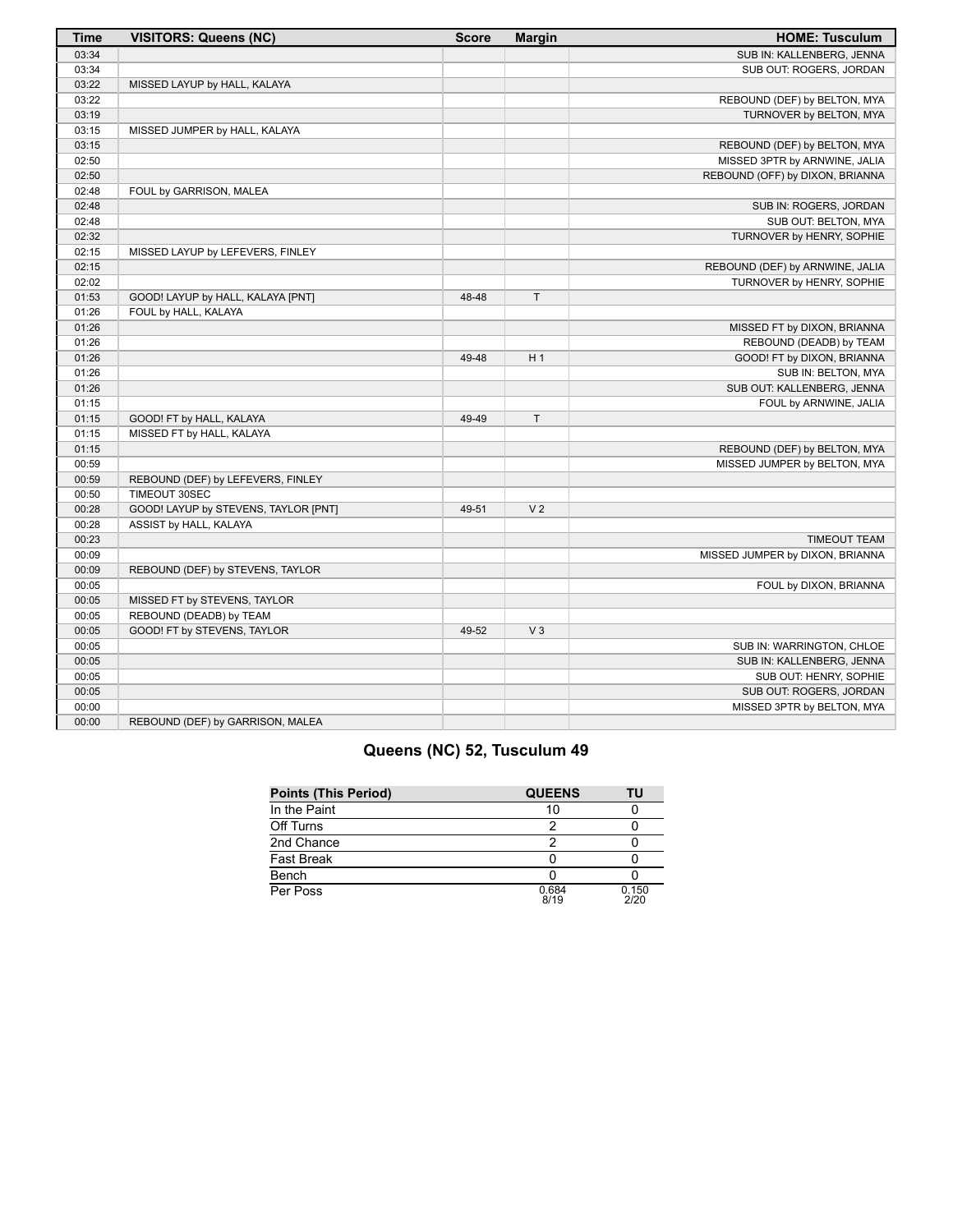# **Official Scoring/Possession Reference Chart Queens (NC) vs Tusculum Period 1 January 19, 2022 at Greeneville, Tenn.**



**Period 1**

### **Starters:**

**Queens (NC)**: 01 STEVENS,TAYLOR (g); 02 HAMZE,KRISTY (g); 21 LEFEVERS,FINLEY (f); 23 HALL,KALAYA (g); 33 GARRISON,MALEA (f);<br>**Tusculum**: 02 ARNWINE,JALIA (g); 10 ROGERS,JORDAN (g); 20 DIXON,BRIANNA (f); 21 HENRY,SOPHIE (g

| <b>Time</b> | <b>VISITORS: Queens (NC)</b>            | <b>Score</b> | <b>Margin</b>  | <b>HOME: Tusculum</b>                   |
|-------------|-----------------------------------------|--------------|----------------|-----------------------------------------|
| 09:09       | GOOD! JUMPER by HAMZE, KRISTY [FB]      | $0 - 2$      | V <sub>2</sub> |                                         |
| 08:13       |                                         | $3-2$        | H <sub>1</sub> | GOOD! 3PTR by ARNWINE, JALIA            |
| 07:55       | GOOD! JUMPER by LEFEVERS, FINLEY        | $3 - 4$      | V <sub>1</sub> |                                         |
| 07:39       | GOOD! LAYUP by STEVENS, TAYLOR [FB/PNT] | $3-6$        | V <sub>3</sub> |                                         |
| 06:46       | GOOD! 3PTR by HAMZE, KRISTY             | $3-9$        | $V_6$          |                                         |
| 05:36       | GOOD! FT by STEVENS, TAYLOR             | $3 - 10$     | V <sub>7</sub> |                                         |
| 04:41       |                                         | $5 - 10$     | V <sub>5</sub> | GOOD! JUMPER by HENRY, SOPHIE           |
| 03:43       | GOOD! JUMPER by HALL, KALAYA            | $5 - 12$     | V <sub>7</sub> |                                         |
| 03:18       |                                         | $8 - 12$     | V <sub>4</sub> | GOOD! 3PTR by ROGERS, JORDAN            |
| 02:42       |                                         | $11 - 12$    | V <sub>1</sub> | GOOD! 3PTR by ARNWINE, JALIA            |
| 02:17       | GOOD! 3PTR by LEFEVERS, FINLEY          | $11 - 15$    | V <sub>4</sub> |                                         |
| 01:18       |                                         | $13 - 15$    | V <sub>2</sub> | GOOD! JUMPER by ROGERS, JORDAN [FB/PNT] |
| 00:59       | GOOD! LAYUP by LEFEVERS, FINLEY [PNT]   | $13 - 17$    | V <sub>4</sub> |                                         |

**Queens (NC) 17, Tusculum 13**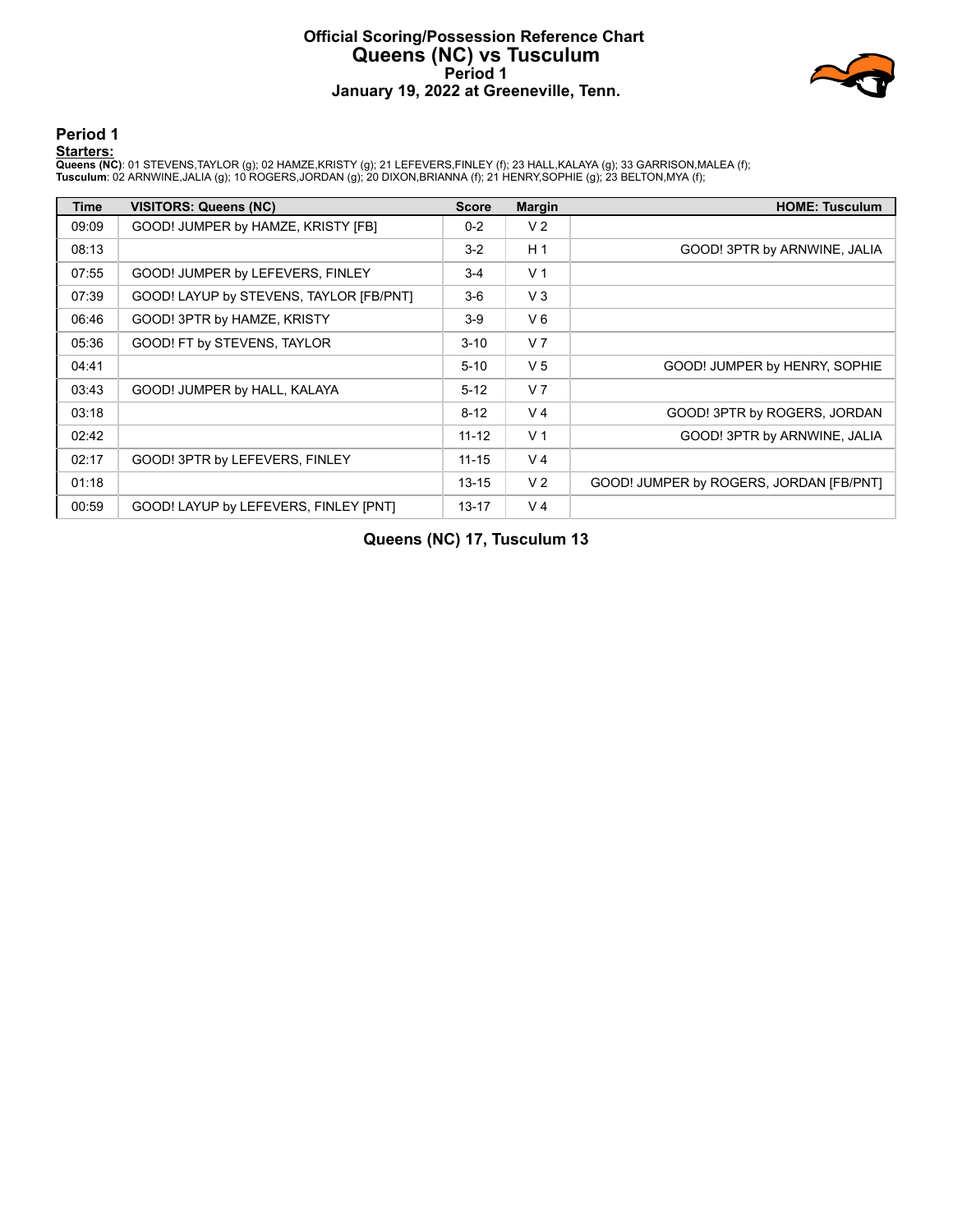# **Official Scoring/Possession Reference Chart Queens (NC) vs Tusculum Period 2 January 19, 2022 at Greeneville, Tenn.**



# **Period 2**

### **Starters:**

**Queens (NC)**: 01 STEVENS,TAYLOR (g); 02 HAMZE,KRISTY (g); 21 LEFEVERS,FINLEY (f); 23 HALL,KALAYA (g); 33 GARRISON,MALEA (f);<br>**Tusculum**: 02 ARNWINE,JALIA (g); 10 ROGERS,JORDAN (g); 20 DIXON,BRIANNA (f); 21 HENRY,SOPHIE (g

| <b>Time</b> | VISITORS: Queens (NC)                | <b>Score</b> | <b>Margin</b>  | <b>HOME: Tusculum</b>                |
|-------------|--------------------------------------|--------------|----------------|--------------------------------------|
| 09:51       | GOOD! 3PTR by HALL, KALAYA           | 13-20        | V <sub>7</sub> |                                      |
| 09:35       |                                      | $15-20$      | V <sub>5</sub> | GOOD! LAYUP by EUBANKS, MYAJAE [PNT] |
| 09:12       |                                      | $17 - 20$    | V <sub>3</sub> | GOOD! LAYUP by EUBANKS, MYAJAE [PNT] |
| 08:53       |                                      | 19-20        | V <sub>1</sub> | GOOD! LAYUP by BELTON, MYA [FB/PNT]  |
| 08:31       | GOOD! JUMPER by GARRISON, MALEA [FB] | 19-22        | V <sub>3</sub> |                                      |
| 07:27       |                                      | $22 - 22$    | Τ              | GOOD! 3PTR by DIXON, BRIANNA         |
| 06:39       | GOOD! LAYUP by HALL, KALAYA [PNT]    | $22 - 24$    | V <sub>2</sub> |                                      |
| 04:23       |                                      | $23 - 24$    | V <sub>1</sub> | GOOD! FT by PATTY, LEXI              |
| 04:23       |                                      | $24 - 24$    | т              | GOOD! FT by PATTY, LEXI              |
| 03:31       | GOOD! FT by STEVENS, TAYLOR          | $24 - 25$    | V <sub>1</sub> |                                      |
| 03:10       |                                      | $27 - 25$    | H <sub>2</sub> | GOOD! 3PTR by ARNWINE, JALIA [FB]    |
| 02:33       |                                      | 29-25        | H <sub>4</sub> | GOOD! JUMPER by ROGERS, JORDAN       |
| 01:11       | GOOD! FT by LEFEVERS, FINLEY         | 29-26        | $H_3$          |                                      |
| 01:11       | GOOD! FT by LEFEVERS, FINLEY         | 29-27        | H <sub>2</sub> |                                      |

**Queens (NC) 27, Tusculum 29**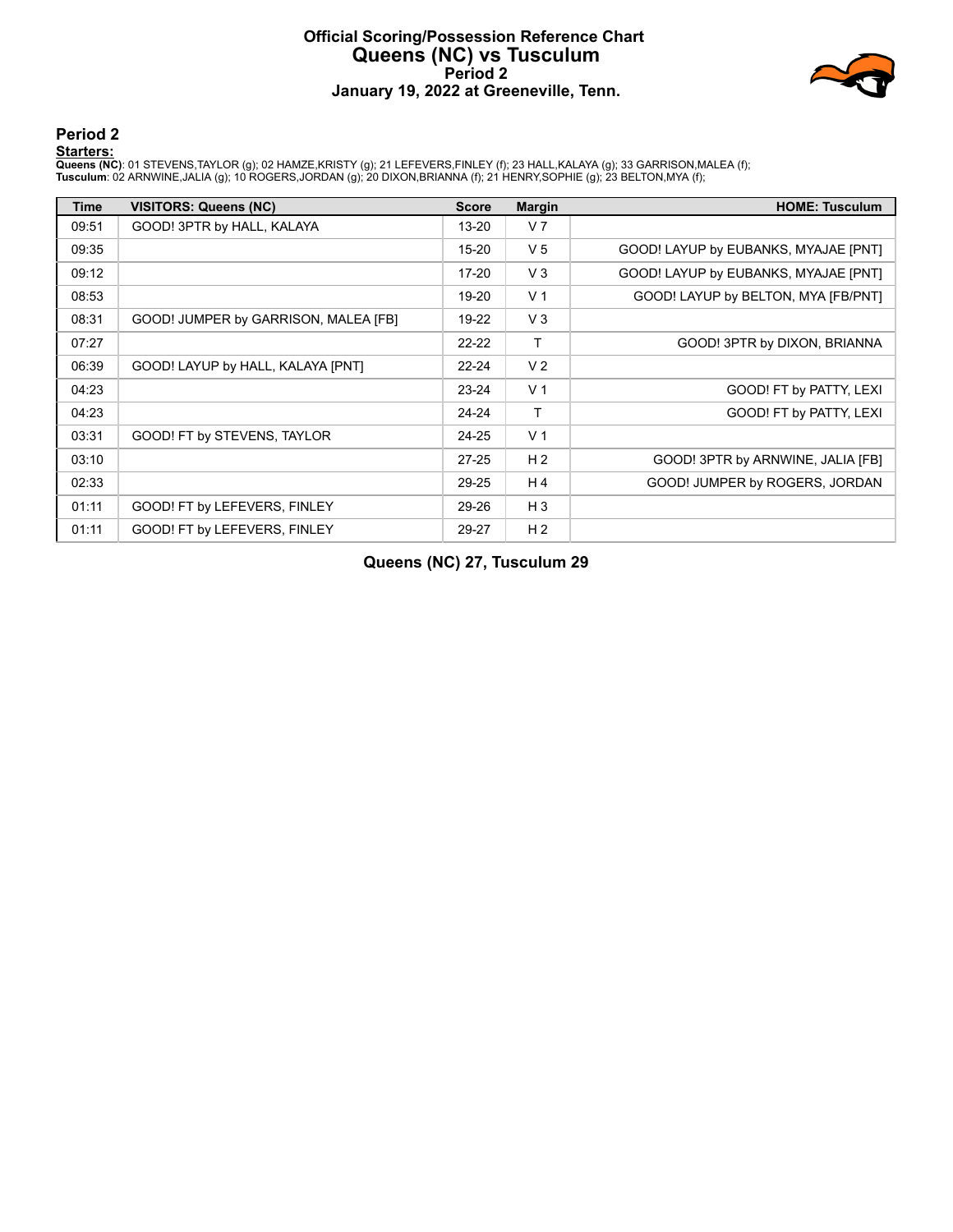# **Official Scoring/Possession Reference Chart Queens (NC) vs Tusculum Period 3 January 19, 2022 at Greeneville, Tenn.**



**Period 3**

### **Starters:**

**Queens (NC)**: 01 STEVENS,TAYLOR (g); 02 HAMZE,KRISTY (g); 21 LEFEVERS,FINLEY (f); 23 HALL,KALAYA (g); 33 GARRISON,MALEA (f);<br>**Tusculum**: 02 ARNWINE,JALIA (g); 10 ROGERS,JORDAN (g); 20 DIXON,BRIANNA (f); 21 HENRY,SOPHIE (g

| <b>Time</b> | <b>VISITORS: Queens (NC)</b>          | <b>Score</b> | <b>Margin</b>  | <b>HOME: Tusculum</b>                     |
|-------------|---------------------------------------|--------------|----------------|-------------------------------------------|
| 09:19       |                                       | $31 - 27$    | H 4            | GOOD! LAYUP by ARNWINE, JALIA [PNT]       |
| 08:34       |                                       | $33 - 27$    | H <sub>6</sub> | GOOD! LAYUP by DIXON, BRIANNA [PNT]       |
| 08:17       | GOOD! LAYUP by HAMZE, KRISTY [PNT]    | 33-29        | H <sub>4</sub> |                                           |
| 08:17       | GOOD! FT by HAMZE, KRISTY             | 33-30        | $H_3$          |                                           |
| 08:09       |                                       | 36-30        | H <sub>6</sub> | GOOD! 3PTR by BELTON, MYA [FB]            |
| 07:23       |                                       | 38-30        | H 8            | GOOD! LAYUP by BELTON, MYA [PNT]          |
| 06:30       | GOOD! FT by STEVENS, TAYLOR           | 38-31        | H <sub>7</sub> |                                           |
| 05:03       | GOOD! JUMPER by HALL, KALAYA [PNT]    | 38-33        | H <sub>5</sub> |                                           |
| 03:39       | GOOD! JUMPER by STEVENS, TAYLOR [PNT] | 38-35        | $H_3$          |                                           |
| 03:09       | GOOD! LAYUP by HALL, KALAYA [FB/PNT]  | 38-37        | H <sub>1</sub> |                                           |
| 02:47       |                                       | 40-37        | $H_3$          | GOOD! JUMPER by BELTON, MYA               |
| 02:26       |                                       | 41-37        | H <sub>4</sub> | GOOD! FT by DIXON, BRIANNA                |
| 02:26       |                                       | 42-37        | H <sub>5</sub> | GOOD! FT by DIXON, BRIANNA                |
| 01:18       |                                       | 44-37        | H <sub>7</sub> | GOOD! LAYUP by KALLENBERG, JENNA [FB/PNT] |
| 00:34       |                                       | 46-37        | H <sub>9</sub> | GOOD! JUMPER by DIXON, BRIANNA            |
| 00:06       | GOOD! JUMPER by HALL, KALAYA [PNT]    | 46-39        | H <sub>7</sub> |                                           |

**Queens (NC) 39, Tusculum 46**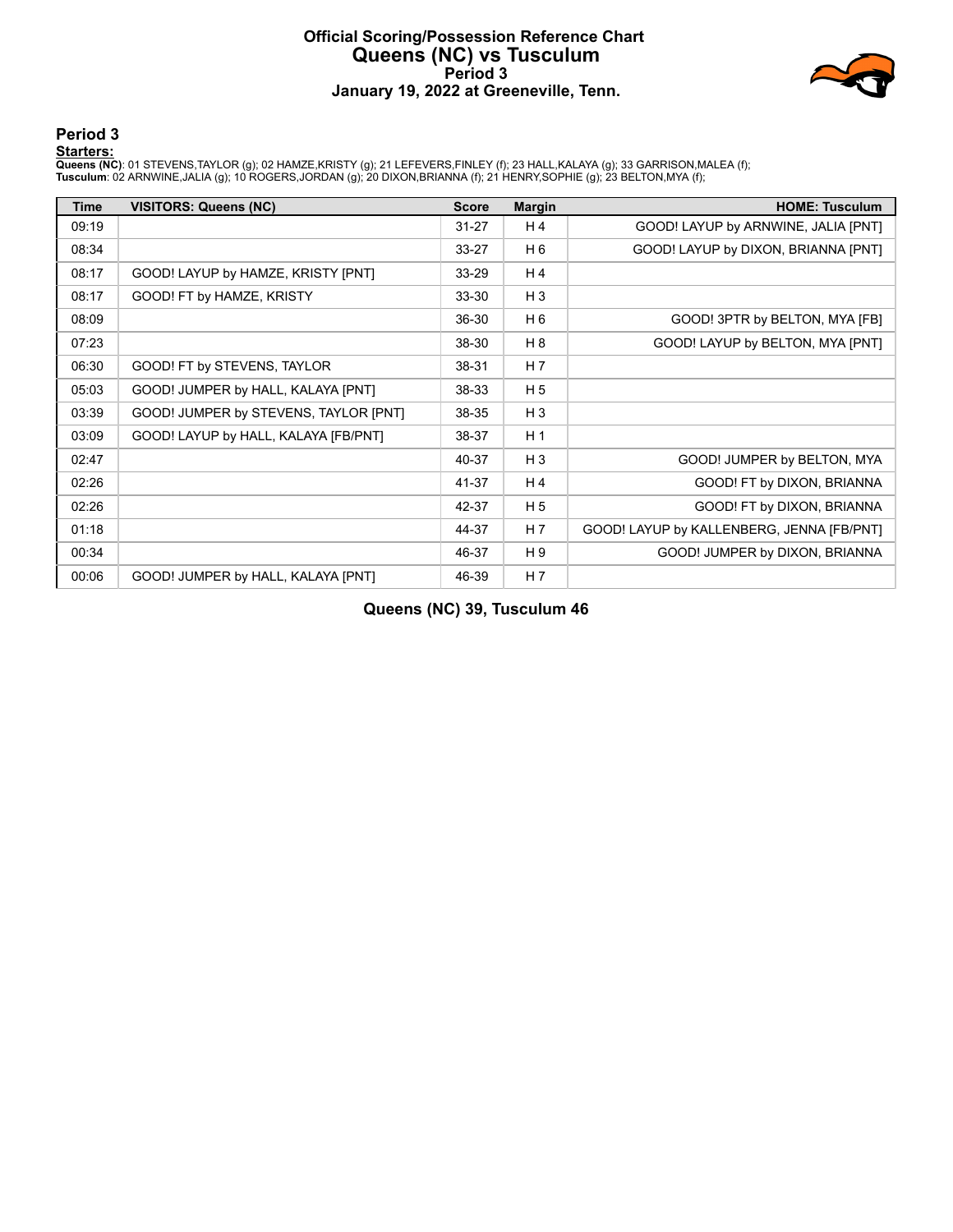# **Official Scoring/Possession Reference Chart Queens (NC) vs Tusculum Period 4 January 19, 2022 at Greeneville, Tenn.**



**Period 4**

### **Starters:**

**Queens (NC)**: 01 STEVENS,TAYLOR (g); 02 HAMZE,KRISTY (g); 21 LEFEVERS,FINLEY (f); 23 HALL,KALAYA (g); 33 GARRISON,MALEA (f);<br>**Tusculum**: 02 ARNWINE,JALIA (g); 10 ROGERS,JORDAN (g); 20 DIXON,BRIANNA (f); 21 HENRY,SOPHIE (g

| <b>Time</b> | <b>VISITORS: Queens (NC)</b>          | <b>Score</b> | <b>Margin</b>  | <b>HOME: Tusculum</b>      |
|-------------|---------------------------------------|--------------|----------------|----------------------------|
| 08:27       | GOOD! LAYUP by LEFEVERS, FINLEY [PNT] | 46-41        | H 5            |                            |
| 07:03       | GOOD! LAYUP by GARRISON, MALEA [PNT]  | 46-43        | $H_3$          |                            |
| 05:54       | GOOD! LAYUP by HALL, KALAYA [PNT]     | 46-45        | H <sub>1</sub> |                            |
| 04:05       | GOOD! FT by STEVENS, TAYLOR           | 46-46        | т              |                            |
| 03:50       |                                       | 47-46        | H <sub>1</sub> | GOOD! FT by DIXON, BRIANNA |
| 03:50       |                                       | 48-46        | H <sub>2</sub> | GOOD! FT by DIXON, BRIANNA |
| 01:53       | GOOD! LAYUP by HALL, KALAYA [PNT]     | 48-48        |                |                            |
| 01:26       |                                       | 49-48        | H <sub>1</sub> | GOOD! FT by DIXON, BRIANNA |
| 01:15       | GOOD! FT by HALL, KALAYA              | 49-49        | т              |                            |
| 00:28       | GOOD! LAYUP by STEVENS, TAYLOR [PNT]  | 49-51        | V <sub>2</sub> |                            |
| 00:05       | GOOD! FT by STEVENS, TAYLOR           | 49-52        | V <sub>3</sub> |                            |

**Queens (NC) 52, Tusculum 49**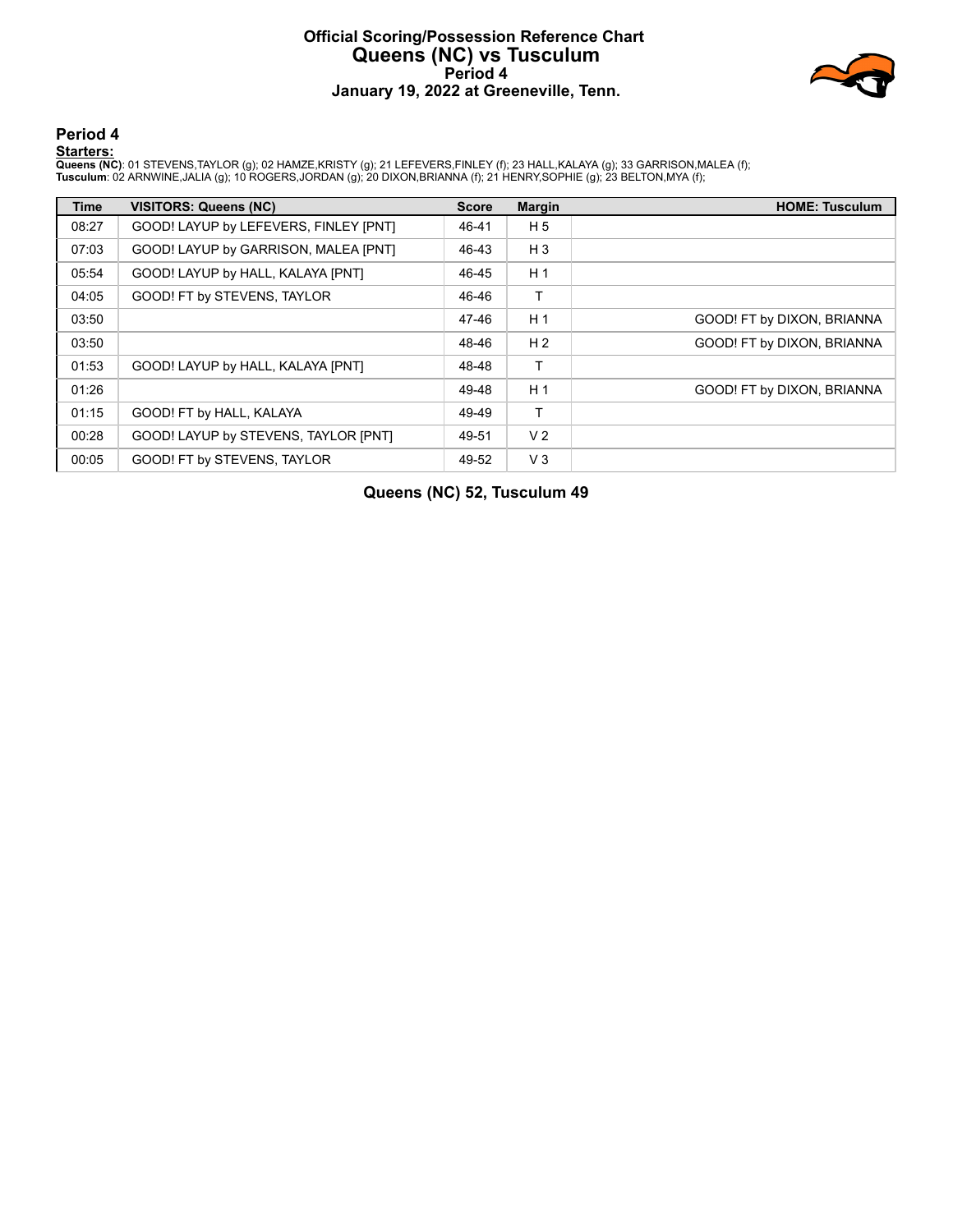# **Official Substitutions Log Queens (NC) vs Tusculum Period 1 January 19, 2022 at Greeneville, Tenn.**



| <b>VISITORS: Queens (NC)</b> | <b>Time</b> | <b>Score</b> | <b>HOME: Tusculum</b>     |
|------------------------------|-------------|--------------|---------------------------|
| 01 STEVENS, TAYLOR           |             |              | 02 ARNWINE, JALIA         |
| 02 HAMZE, KRISTY             |             |              | 10 ROGERS, JORDAN         |
| 21 LEFEVERS, FINLEY          |             |              | 20 DIXON, BRIANNA         |
| 23 HALL, KALAYA              |             |              | 21 HENRY, SOPHIE          |
| 33 GARRISON, MALEA           |             |              | 23 BELTON, MYA            |
|                              | 06:41       | $9-3$        | SUB OUT: ROGERS, JORDAN   |
|                              | 05:36       | $10-3$       | SUB IN: ROGERS, JORDAN    |
|                              | 05:36       |              | SUB OUT: BELTON, MYA      |
| SUB IN: 12 FULLER, KENNEDY   | 03:47       | $10-5$       |                           |
| SUB IN: 22 WILKS, JORI       | 03:47       |              |                           |
| SUB OUT: 02 HAMZE, KRISTY    | 03:47       |              |                           |
| SUB OUT: 33 GARRISON, MALEA  | 03:47       |              |                           |
|                              | 02:55       | $12 - 8$     | SUB IN: KALLENBERG, JENNA |
|                              | 02:55       |              | SUB OUT: HENRY, SOPHIE    |
| SUB IN: 14 SINK, MIKAYLA     | 00:31       | $17-13$      |                           |
| SUB IN: 02 HAMZE, KRISTY     | 00:31       |              |                           |
| SUB OUT: 12 FULLER, KENNEDY  | 00:31       |              |                           |
| SUB OUT: 23 HALL, KALAYA     | 00:31       |              |                           |
|                              | 00:31       |              | SUB IN: BELTON, MYA       |
|                              | 00:31       |              | SUB OUT: ARNWINE, JALIA   |

**Queens (NC) 17, Tusculum 13**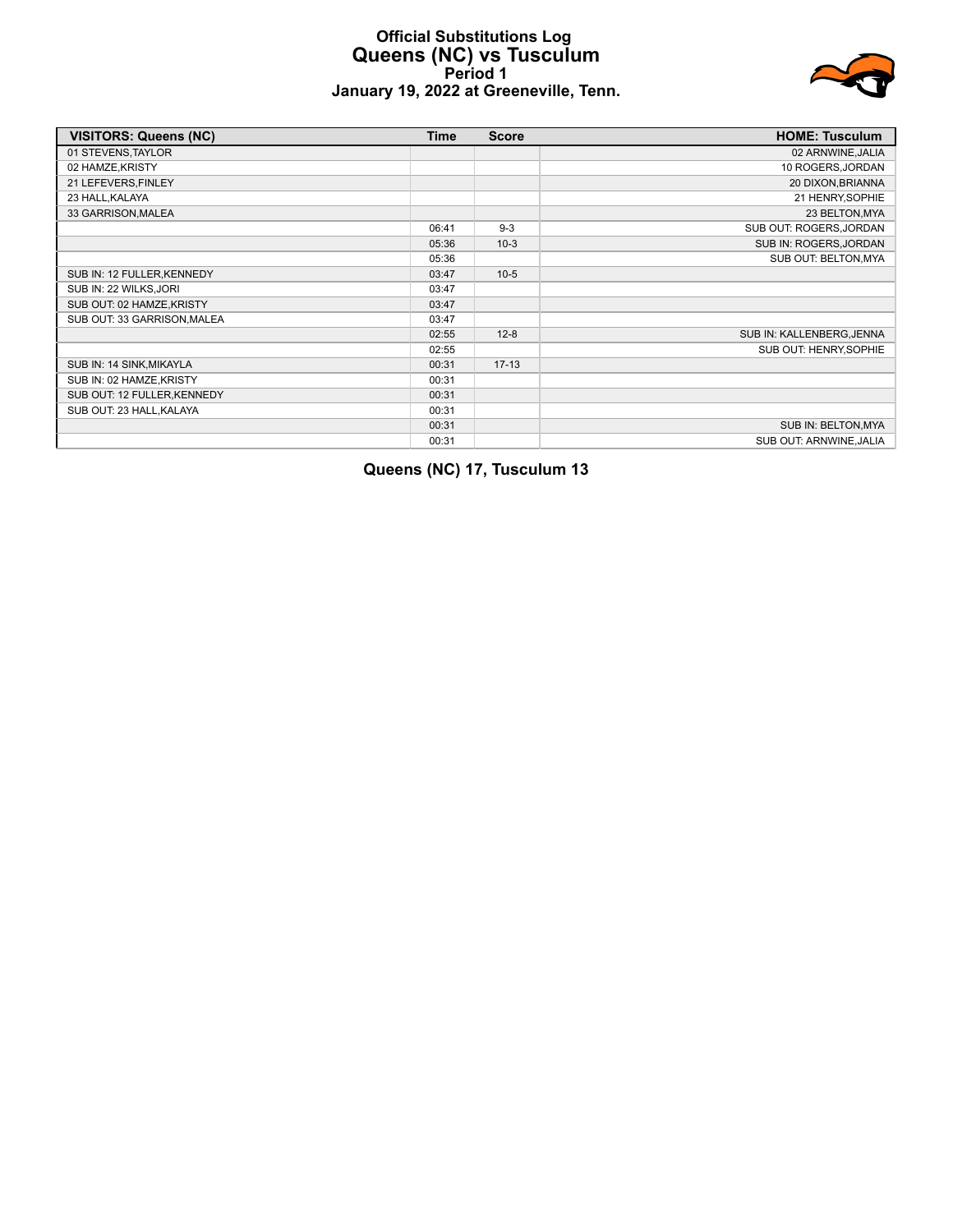# **Official Substitutions Log Queens (NC) vs Tusculum Period 2 January 19, 2022 at Greeneville, Tenn.**

| <b>VISITORS: Queens (NC)</b> | <b>Time</b> | <b>Score</b>             | <b>HOME: Tusculum</b>     |
|------------------------------|-------------|--------------------------|---------------------------|
| 01 STEVENS, TAYLOR           |             |                          | 02 ARNWINE, JALIA         |
| 02 HAMZE, KRISTY             |             |                          | 10 ROGERS, JORDAN         |
| 21 LEFEVERS, FINLEY          |             |                          | 20 DIXON, BRIANNA         |
| 23 HALL, KALAYA              |             |                          | 21 HENRY, SOPHIE          |
| 33 GARRISON, MALEA           |             |                          | 23 BELTON, MYA            |
| SUB IN: 22 WILKS, JORI       | 10:00       | $\overline{\phantom{a}}$ |                           |
| SUB IN: 14 SINK, MIKAYLA     | 10:00       |                          |                           |
| SUB OUT: 01 STEVENS, TAYLOR  | 10:00       |                          |                           |
| SUB OUT: 33 GARRISON, MALEA  | 10:00       |                          |                           |
|                              | 10:00       |                          | SUB IN: EUBANKS, MYAJAE   |
|                              | 10:00       |                          | SUB OUT: ROGERS, JORDAN   |
| SUB IN: 01 STEVENS, TAYLOR   | 09:00       | $20 - 17$                |                           |
| SUB OUT: 14 SINK, MIKAYLA    | 09:00       |                          |                           |
| SUB IN: 33 GARRISON, MALEA   | 08:53       | $20-19$                  |                           |
| SUB OUT: 22 WILKS, JORI      | 08:53       |                          |                           |
|                              | 08:09       | $22 - 19$                | SUB IN: ROGERS, JORDAN    |
|                              | 08:09       |                          | SUB OUT: HENRY, SOPHIE    |
|                              | 07:17       | $22 - 22$                | SUB IN: HENRY, SOPHIE     |
|                              | 07:17       |                          | SUB OUT: BELTON, MYA      |
|                              | 06:12       | 24-22                    | SUB IN: BELTON, MYA       |
|                              | 06:12       |                          | SUB IN: PATTY, LEXI       |
|                              | 06:12       |                          | SUB OUT: ARNWINE.JALIA    |
|                              | 06:12       |                          | SUB OUT: ROGERS, JORDAN   |
| SUB IN: 12 FULLER, KENNEDY   | 05:56       | 24-22                    |                           |
| SUB OUT: 23 HALL, KALAYA     | 05:56       |                          |                           |
|                              | 05:56       |                          | SUB IN: ARNWINE, JALIA    |
|                              | 05:56       |                          | SUB OUT: EUBANKS.MYAJAE   |
| SUB IN: 04 DRAYTON, DIVINE   | 05:08       | 24-22                    |                           |
| SUB OUT: 02 HAMZE, KRISTY    | 05:08       |                          |                           |
| SUB IN: 03 MCMILLIAN, TIA    | 04:23       | 24-24                    |                           |
| SUB OUT: 12 FULLER.KENNEDY   | 04:23       |                          |                           |
|                              | 02:49       | $25 - 27$                | SUB IN: ROGERS, JORDAN    |
|                              | 02:49       |                          | SUB OUT: HENRY, SOPHIE    |
|                              | 01:11       | 27-29                    | SUB IN: HENRY, SOPHIE     |
|                              | 01:11       |                          | SUB OUT: ROGERS, JORDAN   |
| SUB IN: 14 SINK, MIKAYLA     | 00:32       | 27-29                    |                           |
| SUB OUT: 03 MCMILLIAN.TIA    | 00:32       |                          |                           |
|                              | 00:32       |                          | SUB IN: KALLENBERG, JENNA |
|                              | 00:32       |                          | SUB OUT: PATTY, LEXI      |

**Queens (NC) 27, Tusculum 29**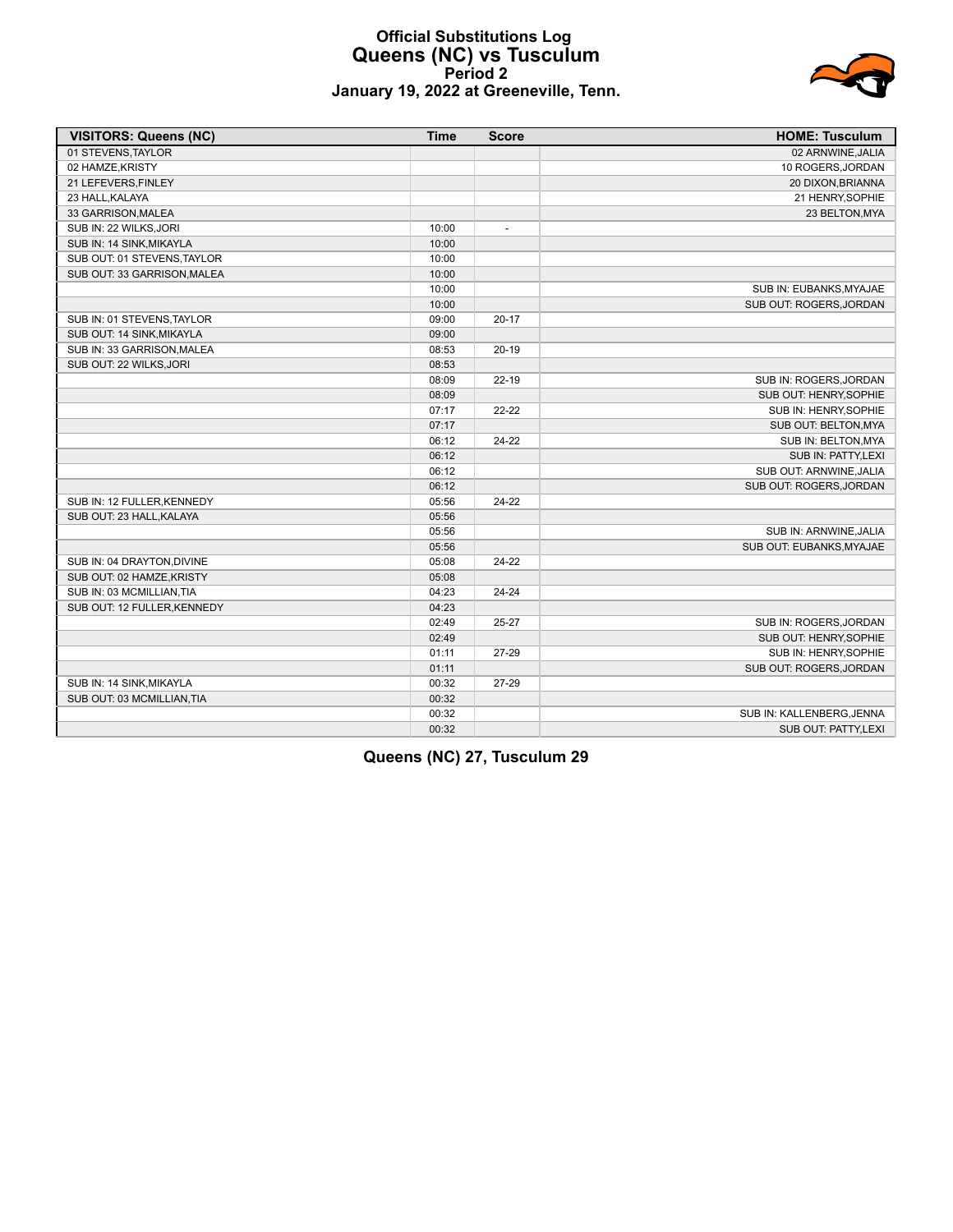# **Official Substitutions Log Queens (NC) vs Tusculum Period 3 January 19, 2022 at Greeneville, Tenn.**



| <b>VISITORS: Queens (NC)</b> | <b>Time</b> | <b>Score</b> | <b>HOME: Tusculum</b>      |
|------------------------------|-------------|--------------|----------------------------|
| 01 STEVENS, TAYLOR           |             |              | 02 ARNWINE, JALIA          |
| 02 HAMZE, KRISTY             |             |              | 10 ROGERS, JORDAN          |
| 21 LEFEVERS, FINLEY          |             |              | 20 DIXON, BRIANNA          |
| 23 HALL, KALAYA              |             |              | 21 HENRY, SOPHIE           |
| 33 GARRISON, MALEA           |             |              | 23 BELTON, MYA             |
|                              | 06:30       | $31 - 38$    | SUB IN: KALLENBERG, JENNA  |
|                              | 06:30       |              | SUB OUT: BELTON, MYA       |
| SUB IN: 12 FULLER, KENNEDY   | 05:50       | $31 - 38$    |                            |
| SUB OUT: 02 HAMZE, KRISTY    | 05:50       |              |                            |
| SUB IN: 22 WILKS, JORI       | 04:41       | 33-38        |                            |
| SUB OUT: 21 LEFEVERS, FINLEY | 04:41       |              |                            |
|                              | 04:18       | 33-38        | SUB IN: BELTON, MYA        |
|                              | 04:18       |              | SUB OUT: ARNWINE, JALIA    |
| SUB IN: 21 LEFEVERS, FINLEY  | 02:41       | $37 - 40$    |                            |
| SUB OUT: 33 GARRISON, MALEA  | 02:41       |              |                            |
| SUB IN: 14 SINK, MIKAYLA     | 02:26       | 37-42        |                            |
| SUB OUT: 01 STEVENS, TAYLOR  | 02:26       |              |                            |
|                              | 02:26       |              | SUB IN: ARNWINE, JALIA     |
|                              | 02:26       |              | SUB OUT: KALLENBERG, JENNA |
| SUB IN: 04 DRAYTON, DIVINE   | 02:16       | $37-42$      |                            |
| SUB OUT: 12 FULLER, KENNEDY  | 02:16       |              |                            |
|                              | 01:37       | $37-42$      | SUB IN: KALLENBERG, JENNA  |
|                              | 01:37       |              | SUB OUT: ROGERS, JORDAN    |

**Queens (NC) 39, Tusculum 46**